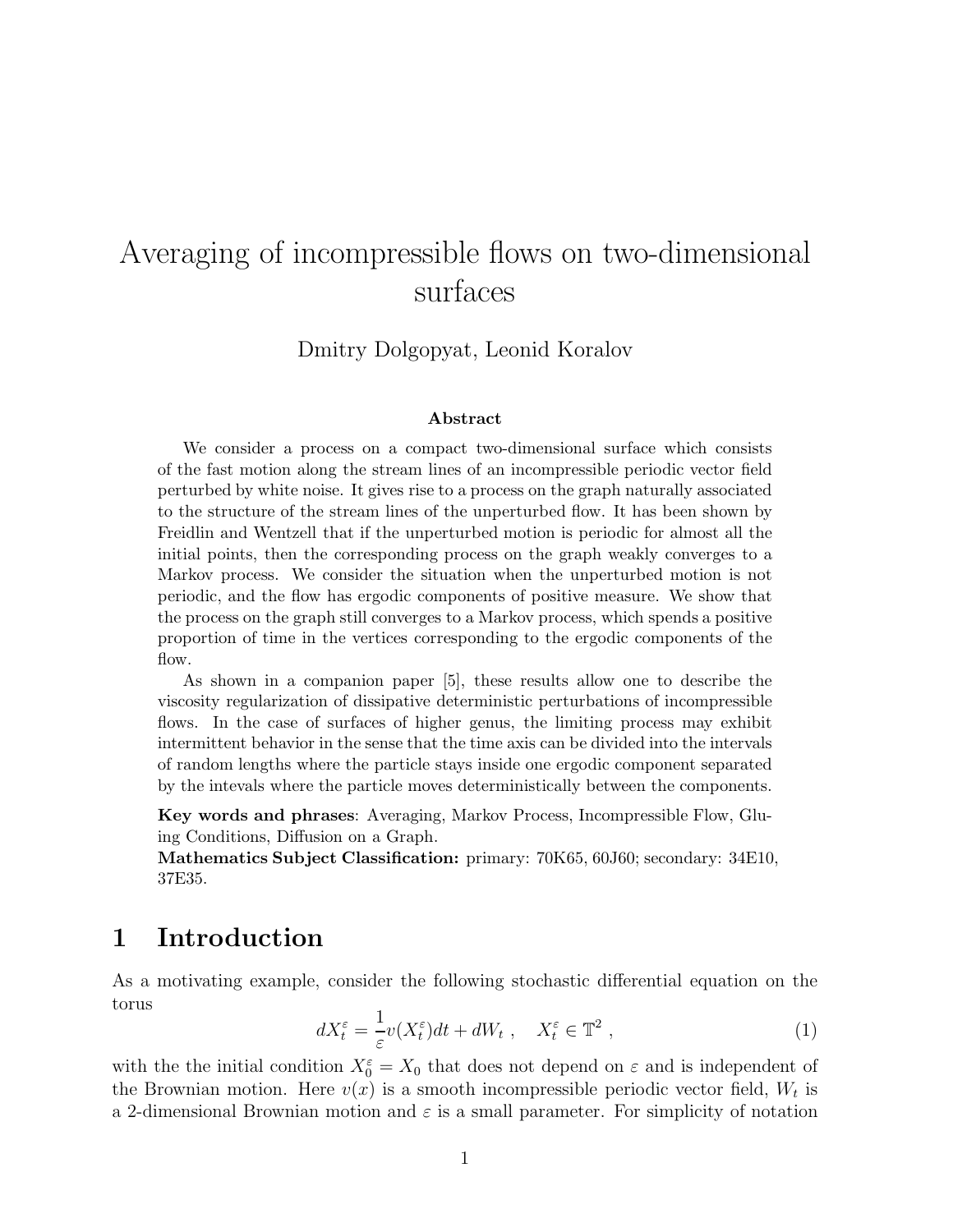assume that the period of v in each of the variables is equal to one, and that v is infinitely smooth. Let  $H(x_1, x_2)$  be the stream function of the flow, that is

$$
\nabla^{\perp} H = (-H'_{x_2}, H'_{x_1}) = v \; .
$$

Since  $v$  is periodic, we can write  $H$  as

$$
H(x_1, x_2) = H_0(x_1, x_2) + ax_1 + bx_2,
$$

where  $H_0$  is periodic. We shall assume that

 $(A1)$  all the critical points of H are non-degenerate, and that

 $(A2)$  a and b are rationally independent.

It is known ([1]) that in this case the structure of the streamlines of v on the torus is as follows. There are finitely may domains  $U_k$ ,  $k = 1, \ldots, r$ , bounded by the separatrices of H, such that the trajectories of the dynamical system  $X_t = v(X_t)$  in  $U_k$  are either periodic or tend to a point where the vector field is equal to zero. The trajectories form one ergodic class outside of the domains  $U_k$ . More precisely, let  $\mathcal{E} = \mathbb{T}^2 \setminus \text{Cl}(\bigcup_{k=1}^r U_k)$ . Here Cl( $\cdot$ ) stands for the closure of a set. Then the dynamical system is ergodic on  $\mathcal E$ (and is, in fact, mixing for a set of rotation numbers of full measure (see  $[11]$ )).

Although  $H$  itself is not periodic, we can consider its critical points as points on the torus, since  $\nabla H$  is periodic. All the maxima and the minima of H are located inside the domains  $U_k$ .

At first, let us assume that each of the domains  $U_k$ ,  $k = 1, ..., r$ , contains a single critical point  $M_k$  (a maximum or a minimum of H). Let  $A_k$ ,  $k = 1, ..., r$  be the saddle points of H, such that  $A_k$  is on the boundary of  $U_k$ . Let

$$
U = \bigcup_{k=1}^{r} U_k, \quad \gamma_k = \partial U_k, \quad \gamma = \bigcup_{k=1}^{r} \gamma_k.
$$

We denote the set  $\{x \in \text{Cl}(U_k) : H(x) - H(A_k) = h\}$  by  $\gamma_k(h)$ . Thus  $\gamma_k(0) = \gamma_k$  is the boundary of  $U_k$ . Let  $p_k = \pm \frac{1}{2} \int_{\gamma_k} |\nabla H| dl$ , where the sign + is taken if  $M_k$  is a local minimum for H restricted to  $U_k$ , and – is taken otherwise.

Consider the graph G that consists of r edges  $I_k$ ,  $k = 1, ..., r$  (segments labeled by k), where each segment is either  $[H(M_k) - H(A_k), 0]$  (if  $M_k$  is a minimum) or  $[0, H(M_k) H(A_k)$  (if  $M_k$  is a maximum). All the edges share a common vertex (the origin) which will be denoted by  $V$ . Thus a point on the graph can be determined by specifying  $k$  (the number of the edge) and the coordinate on the edge. We define the mapping  $h : \mathbb{T}^2 \to \mathbb{G}$ as follows

$$
h(x) = \begin{cases} 0 & \text{if } x \in \text{Cl}(\mathcal{E}) \\ (k, H(x) - H(A_k)) & \text{if } x \in U_k. \end{cases}
$$

We shall use the notation  $h_k$  for the coordinate on  $I_k$ .

Figure 1 shows an example of the flow lines of a vector field on the torus (viewed as a periodic vector field on  $\mathbb{R}^2$  and the corresponding graph.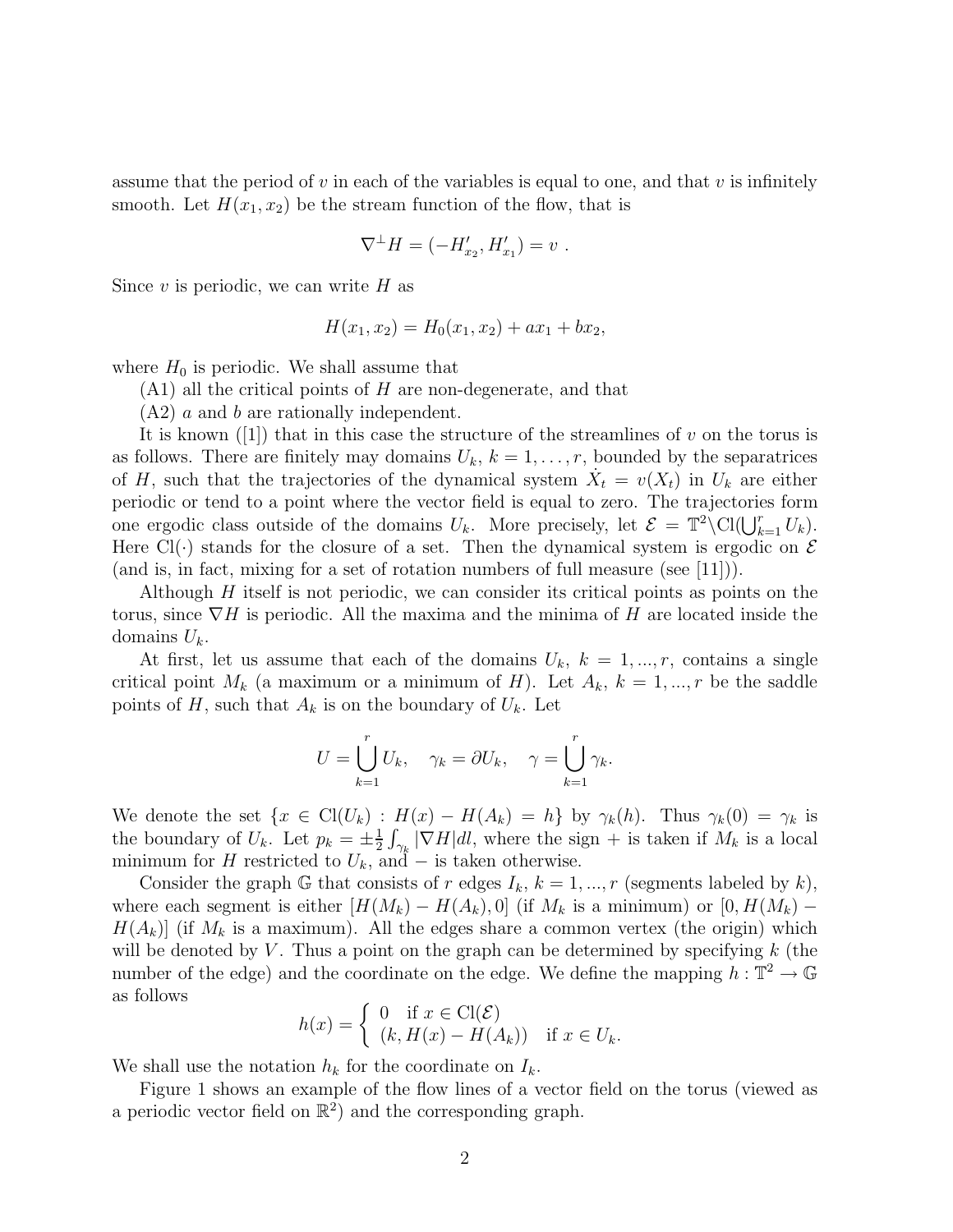

Figure 1: A periodic vector field and the corresponding graph G.

Consider the process  $Y_t$  on G which is defined via its generator  $\mathcal L$  as follows. First, for each k we define the differential operator  $L_k f = a_k(h_k)f'' + b_k(h_k)f'$  on the interior of  $I_k$ , where the coefficients  $a_k$  and  $b_k$  are given by

$$
a_k(h_k) = \frac{1}{2} \left( \int_{\gamma_k(h_k)} \frac{1}{|\nabla H|} dl \right)^{-1} \int_{\gamma_k(h_k)} |\nabla H| dl \text{ and}
$$

$$
b_k(h_k) = \frac{1}{2} \left( \int_{\gamma_k(h_k)} \frac{1}{|\nabla H|} dl \right)^{-1} \int_{\gamma_k(h_k)} \frac{\Delta H}{|\nabla H|} dl.
$$

The domain of  $\mathcal L$  consists of those functions  $f \in C(\mathbb G)$  which

(a) Are twice continuously differentiable in the interior of each of the edges;

(b) Have the limits  $\lim_{h_k\to 0} L_k f(h_k)$  and  $\lim_{h_k\to (H(M_k)-H(A_k))} L_k f(h_k)$  at the endpoints of each of the edges. Moreover, the value of the limit

$$
q(f) = \lim_{h_k \to 0} L_k f(h_k)
$$

is the same for all edges;

(c) Have the limits  $\lim_{h_k \to 0} f'(h_k)$ , and

$$
\sum_{k=1}^{r} p_k \lim_{h_k \to 0} f'(h_k) = \text{Area}(\mathcal{E})q(f).
$$

For functions f which satisfy the above three properties, we define  $\mathcal{L}f = L_kf$  in the interior of each edge, and as the limit of  $L_k f$  at the endpoints of  $I_k$ .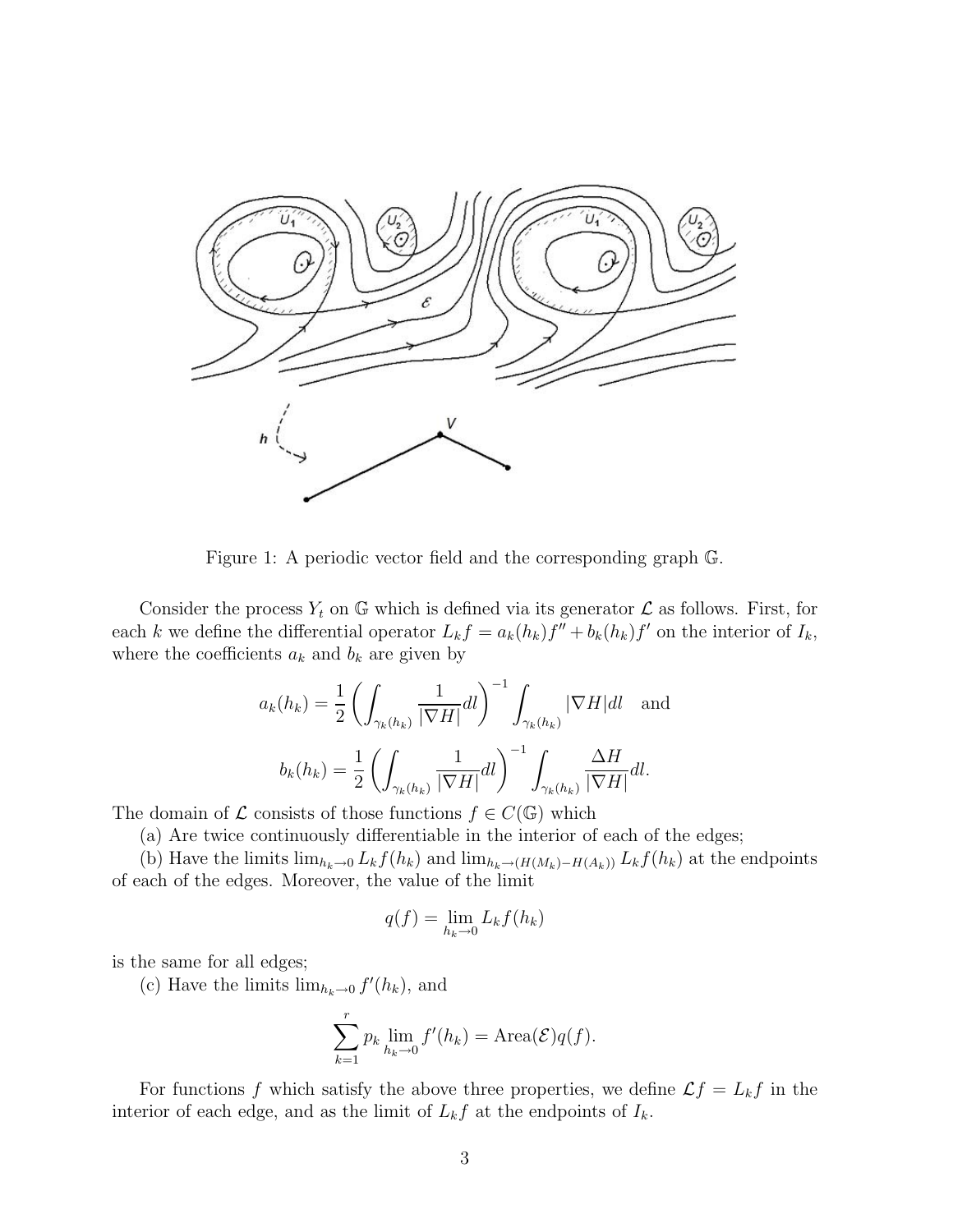It is well-known (see [9]) that there exists a strong Markov process on G with continuous trajectories, with the generator  $\mathcal{L}$ . The measure on  $C([0,\infty),\mathbb{G})$  (here and below  $C([0,\infty),\mathbb{G})$  denotes the space of continuous from  $[0,\infty)$  to  $\mathbb{G})$  is uniquely defined by the operator and the initial distribution of the process.

We will prove the following theorem.

**Theorem 1.** Let  $X_t^{\varepsilon}$  be given by (1). Then the measure on  $C([0,\infty),\mathbb{G})$  induced by the process  $Y_t^{\varepsilon} = h(X_t^{\varepsilon})$  converges weakly to the measure induced by the process with the generator  $\mathcal L$  with the initial distribution  $h(X_0)$ .

We observe that irrationality of  $\rho = a/b$  is necessary for Theorem 1, since if  $\rho$  is rational then the restriction of X to  $\mathcal E$  is periodic rather than ergodic and the graph corresponding to this system will be different. (We note that the limiting process for systems without ergodic components was described in [10].) It has been conjectured by M. Freidlin [8] that Theorem 1 holds for all irrational values of  $\rho$ . Our earlier paper [6] proves this result for  $\rho$ 's which can not be approximated too well by rationals. On the other hand, Sowers [18] shows that in the opposite case of  $\rho$ 's which are very well approximable by rationals, the result is also true. There still remained a gap between the sets of rotation numbers considered in [6] and in [18]. The current paper establishes the result for general rotation numbers using the arguments that are much less technical than those of [6] or [18]. One of the important ingredients in the proof is an estimate on the time it takes for the process to exit the ergodic component. Here we use the results of [7] and [20] (which are also closely related to [2] and [3]).

The same result remains true if some of the periodic components contain more than one critical point. For example, Figure 2 shows a modification of the system depicted in Figure 1, with  $U_1$  now containing one saddle point, and the graph corresponding to the flow. In fact, we will consider a more general situation. Namely, let M be a compact two-dimensional  $C^{\infty}$ -surface endowed with a  $C^{\infty}$ -area form  $\omega$ . Let  $\lambda$  be the associated area measure. Let v be a  $C^{\infty}$ -incompressible vector field on M. (We refer the reader to [13], Chapter 14 and [17] for the the discussion of applications of incompressible flows on surfaces to geometry and physics.) We assume that  $v$  is typical in the sense that

 $(B1)$  all the equilibrium points of v are non-degenerate and

(B2) there are no saddle connections.

Instead of (1), we now consider the process  $X_t^{\varepsilon}$  with generator

$$
L^{\varepsilon} = \frac{1}{\varepsilon} L_v + L_D \tag{2}
$$

where  $L_v$  is the directional derivative along v and  $L_D$  is the generator of a non-degenerate diffusion process on M with  $C^{\infty}$ -coefficients. We assume that  $L_D$  is self-adjoint in  $L^2(\lambda)$ , that is,  $\lambda$  is invariant measure for  $X_t^{\epsilon}$  for all  $\varepsilon$  (this assumption will be relaxed later, see Theorem 3 in Section 6). We assume that  $X_0^{\varepsilon} = X_0$ , where the point  $X_0$  does not depend on  $\varepsilon$  and is independent of the Brownian motion.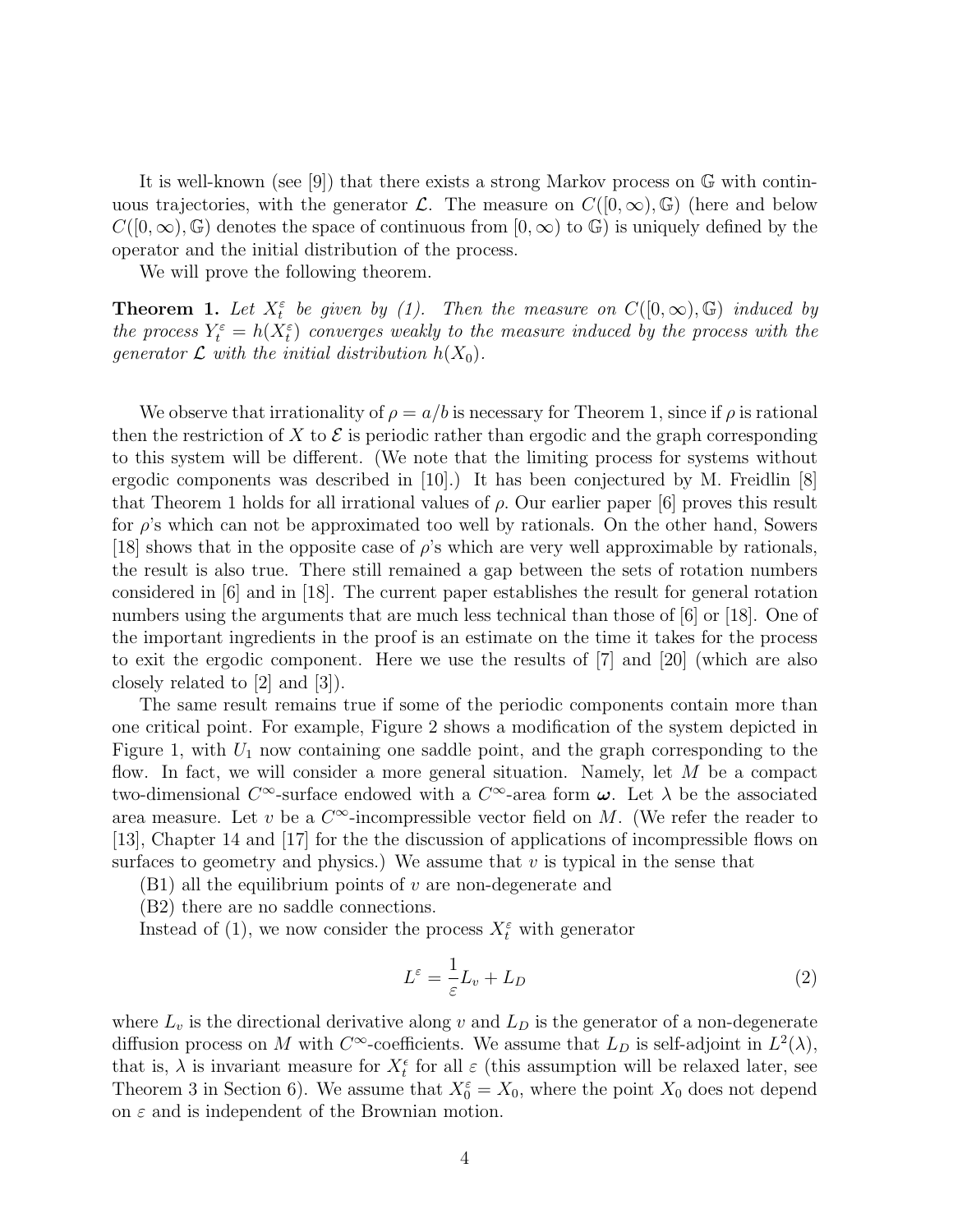

Figure 2: The graph  $\mathbb G$  corresponding to the case when  $U_1$  contains a saddle point.

Let  $G_t^v$  be the flow generated by v. For  $x \in M$ , let  $\omega(x)$  denote the  $\omega$ -limits set of x. Under our assumption on  $v$ , there are three types of possible limit sets (see [13], Proposition 14.6.2 and Corollary 14.5.12): equilibrium points, periodic orbits, and a finite number of sets  $\mathcal{E}_i$ ,  $i = 1, ..., n$ , of positive measure. The sets  $\mathcal{E}_i$  have the following properties:

(a1)  $\mathcal{E}_i = \text{Cl}(\text{Int}(\mathcal{E}_i)).$ 

(a2) The flow on  $\mathcal{E}_i$  is isomorphic to a special flow over an interval exchange transformation (an interval exchange transformation is an invertible piecewise isometry of a segment.)

The property (a2) implies ([13], Lemma 14.5.7) that  $(\mathcal{E}_i, G_i^v, \lambda)$  has at most finitely many ergodic components, that is for each  $i$  there are finitely many non-intersecting  $\text{invariant sets } E_i^1, ..., E_i^{m_i} \subseteq \mathcal{E}_i \text{ such that } \lambda(\mathcal{E}_i \setminus (E_i^1 \cup ... \cup E_i^{m_i})) = 0 \text{ and the flow } (E_i^j, G_i^v, \lambda)$ is ergodic for each j.

We also need a fact ([16], Theorem 3.1.7) that the set of periodic orbits can be divided into finitely many periodic components  $U_k$  where each component belongs to one of the four classes

(b1) a cylinder bounded by two separatrix loops;

(b2) a disc bounded by one separatrix loop and having one elliptic equilibrium point inside;

(b3) a sphere  $\mathbb{S}^2$  containing two equilibrium points inside (in which case  $M = U = \mathbb{S}^2$ );

(b4) a torus  $\mathbb{T}^2$  (in which case  $M = U = \mathbb{T}^2$ ).

In this paper we exclude the latter two cases since the results we are going to prove are well–known in those cases (see [12]).

Let  $\mathbb{G}$  be the set of all the  $\omega$ -limit sets of the flow generated by v. We can regard  $\mathbb{G}$ as a topological space where two points  $(\omega$ -limit sets) are close if the minimal distance between them is small. Then  $\mathbb G$  is a graph with each edge corresponding to a periodic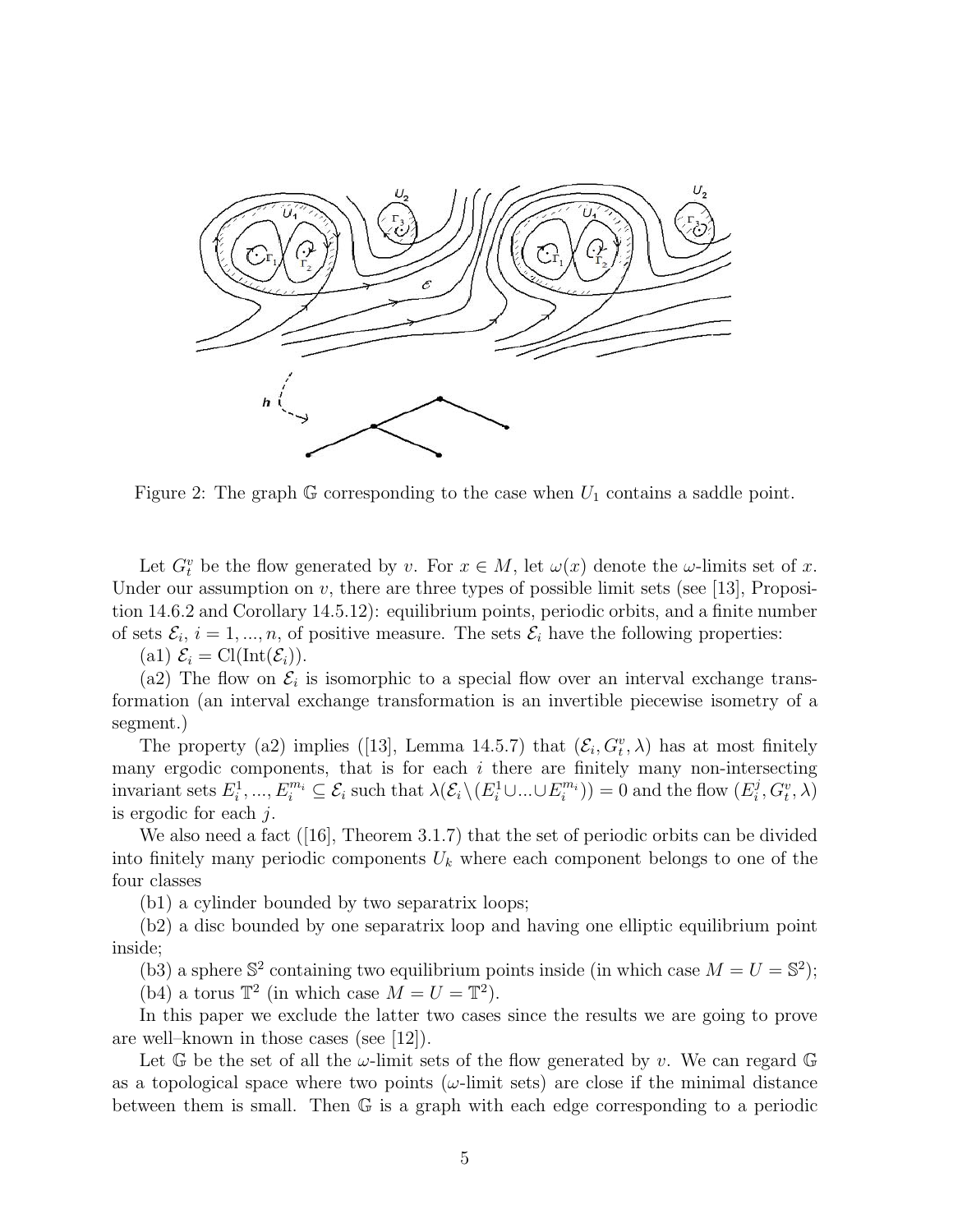component of the flow and the vertices corresponding to either equilibrium points or the sets  $\mathcal{E}_i$ . The restriction of the flow to each of the periodic components is a Hamiltonian flow with Hamiltonian that will be denoted by H. We denote the mapping of M into  $\mathbb{G}$ by  $h$ .



Figure 3: Flow lines on a surface and the corresponding graph G.

Figure 3 shows an example of the flow lines of an incompressible vector field on a compact surface and the corresponding graph. More complicated graphs can be obtained by taking one or more surfaces, cutting out the disks along the periodic trajectories, and gluing the resulting parts together. For example, if we take two copies of the surface shown in Figure 3, cut off the right and left tips, and glue the surfaces together, then the graph corresponding to the resulting surface will be a cycle with four vertices (Figure 4 (a)). Similarly, cutting the surface corresponding to Figure 2 along the curves  $\Gamma_1$  and  $\Gamma_2$ and gluing these curves together will lead to the graph depicted in Figure 4 (b). Taking two copies of the surface from Figure 2, cutting each along the curves  $\Gamma_1$ ,  $\Gamma_2$  and  $\Gamma_3$  and gluing the two copies together will lead to the graph depicted in Figure 4 (c).

In order to describe the generator of the limiting process, we introduce a system of local coordinates on G. Namely, given a vertex V of G, let  $I_1, ..., I_{r_V}$  be the segments obtained by following the edges of G starting at V and removing the second end-point on each edge. If V serves as both end-points for an edge of  $\mathbb{G}$  (as in Figure 4 (b)), then this edge is represented twice in the list  $I_1, ..., I_{r_V}$ . We define the star-shaped graph  $\mathbb{G}_V$ by taking V as the central vertex, taking the segments  $I_1, ..., I_{rV}$  which share a common end-point  $V$ , and adjoining the second end-point to each of them, with the second endpoint being distinct for each segment. (This is done so that to get two separate edges in  $\mathbb{G}_V$  for each edge of  $\mathbb{G}$  with both end-points in V.) The resulting closed segments will be still denoted by  $I_1, ..., I_{r_V}$ . The graphs  $\mathbb{G}_V$  play the role of local charts for the graph  $\mathbb{G}$ .

Let  $U_k$  be the periodic component of the flow corresponding to the edge  $I_k$  (it is possible that  $U_{k_1} = U_{k_2}$  with  $k_1 \neq k_2$  if there is an edge of G with both end-points in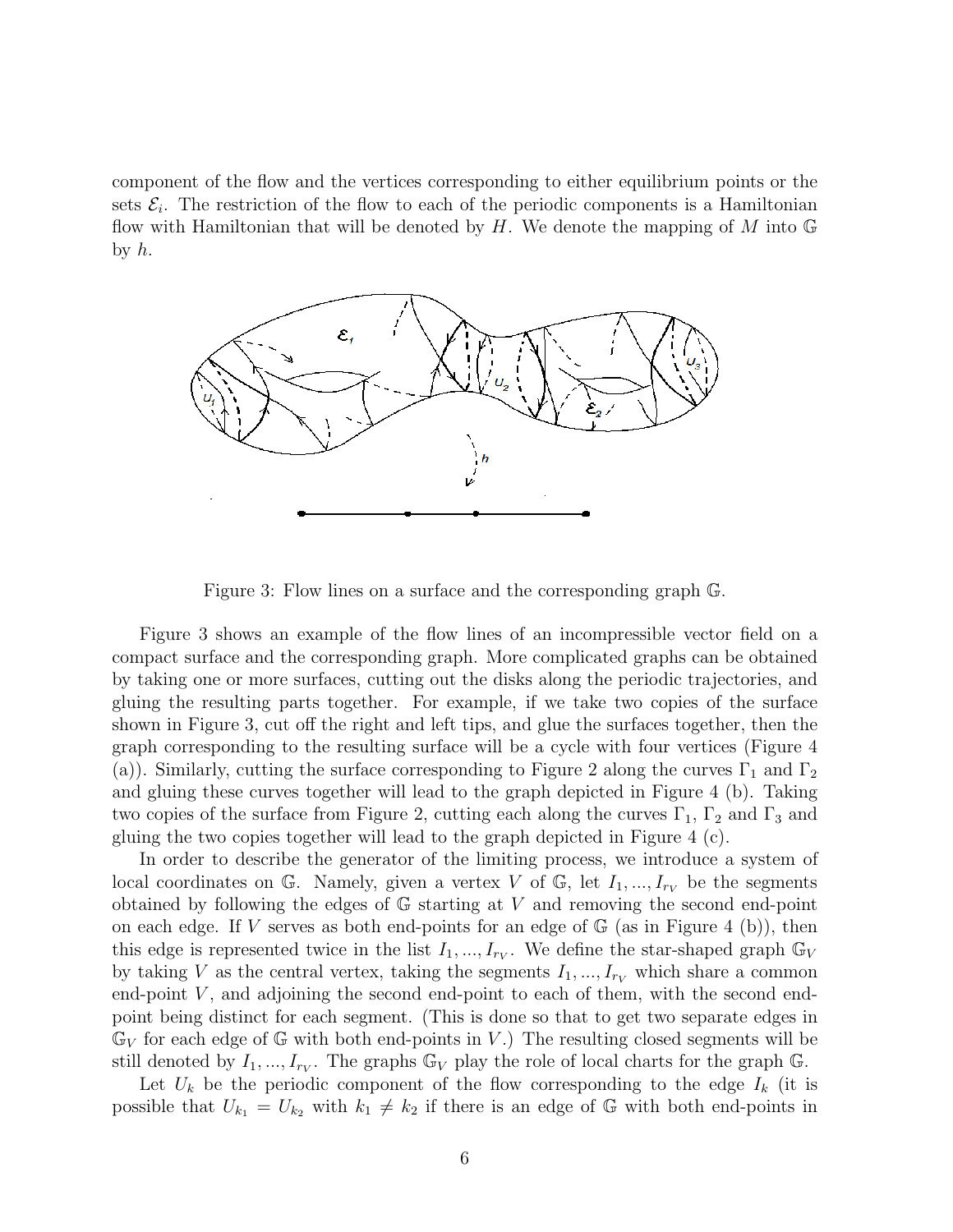

Figure 4: Different examples of the graph G.

V) and  $\gamma_k$  be the part of the boundary of  $U_k$  corresponding to the end-point of  $I_k$  that is the vertex V. Let  $A_k$  be the saddle point on  $\gamma_k$ . As in the case of the torus, we can introduce the coordinates  $h_k$  on  $I_k$ ,  $1 \leq k \leq r_V$ , thus identifying  $I_k$  with the set of values of  $H(x) - H(A_k)$  for  $x \in \mathrm{Cl}(U_k)$ ,  $k = 1, ..., r_V$ . We will write  $I_k = [m_k, 0]$  if  $A_k$  is a local maximum for H restricted to  $U_k$  and  $I_k = [0, m_k]$  if  $A_k$  is a local minimum for H restricted to  $U_k$ . (As mentioned above, if the graph G contains a loop edge (such as in Figure 4 (b)), this edge corresponds to two edges of  $\mathbb{G}_V$ . On one of those edges the coordinate will take values from zero to some number  $h > 0$ , while on the other edge the coordinate will take values from  $-h$  to zero.)

As in the case of the torus, we denote the set  $\{x \in \text{Cl}(U_k) : H(x) - H(A_k) = h_k\}$  by  $\gamma_k(h_k)$ , thus obtaining  $\gamma_k = \gamma_k(0)$ . Introduce coordinates  $(x, y)$  on  $U_k$  so that  $\boldsymbol{\omega} = dxdy$ . Since  $\lambda$  is invariant we can write the generator in the form

$$
L_D(f) = \frac{1}{2} \text{div}(\alpha \nabla f).
$$

Let  $L_k f(h_k) = a_k(h_k)f'' + b_k(h_k)f'$  be the differential operator on the interior of  $I_k$ with the coefficients

$$
a_k(h_k) = \frac{1}{2} \left( \int_{\gamma_k(h_k)} \frac{1}{|\nabla H|} dl \right)^{-1} \int_{\gamma_k(h_k)} \frac{\langle \alpha \nabla H, \nabla H \rangle}{|\nabla H|} dl \quad \text{and} \tag{3}
$$

$$
b_k(h_k) = \frac{1}{2} \left( \int_{\gamma_k(h_k)} \frac{1}{|\nabla H|} dl \right)^{-1} \int_{\gamma_k(h_k)} \frac{2\langle u, \nabla H \rangle + \alpha \cdot H''}{|\nabla H|} dl,
$$
\n(4)

where  $\alpha \cdot H''(x) = \sum_{1 \le i,j \le 2} \alpha_{ij}(x) H''_{x_i x_j}(x)$  and

$$
u_i = ((\alpha_{1i})'_{x_1} + (\alpha_{2i})'_{x_2})/2, \quad i = 1, 2.
$$

Alternatively, we can introduce the action angle coordinates  $(h_k, \theta_k)$  on  $U_k$ , so that  $h_k \in$  $I_k, \theta_k \in [0,1]$  is a periodic coordinate on the circle and the equation of the unperturbed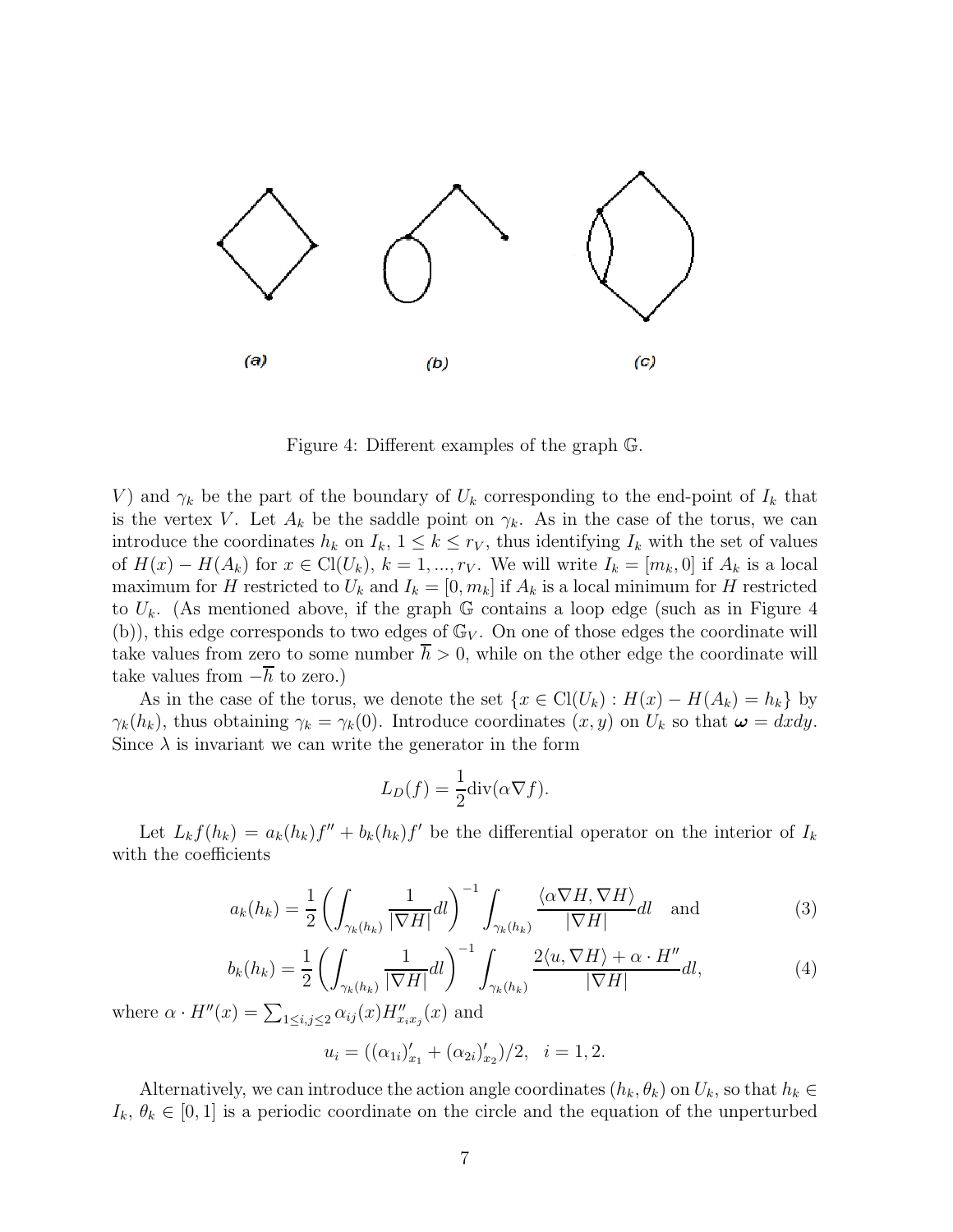motion takes form

$$
\dot{h}_k = 0, \quad \dot{\theta}_k = \rho(h_k).
$$

In this case  $L<sub>D</sub>$  can be represented as

$$
L_D f = \hat{a}(h_k, \theta_k) \partial_{h_k}^2 f + \hat{b}(h_k, \theta_k) \partial_{h_k} f + \tilde{L} f,
$$

where  $\tilde{L}f$  contains terms involving the derivatives of f with respect to  $\theta$  and the mixed derivatives. Then

$$
a_k = \int_0^1 \hat{a}(h_k, \theta_k) d\theta_k, \quad b_k = \int_0^1 \hat{b}(h_k, \theta_k) d\theta_k.
$$

Let

$$
p_k^V = \pm \frac{1}{2} \int_{\gamma_k} \frac{\langle \alpha \nabla H, \nabla H \rangle}{|\nabla H|} dl = \pm \frac{1}{2} \left| \int_{U_k} \text{div}(\alpha \nabla H)(x) dx \right|,
$$
 (5)

where the sign + is taken if  $A_k$  is a local minimum for H restricted to  $U_k$ , and  $-$  is taken otherwise.

Consider the process  $Y_t$  on G which is defined via its generator  $\mathcal{L}$ . The domain of  $\mathcal{L}$ consists of those functions  $f \in C(\mathbb{G})$  which have the following properties when considered on  $\mathbb{G}_V$  for each  $V$ :

(a) f is twice continuously differentiable in the interior of each of the edges of  $\mathbb{G}_V$ ;

(b) There are the limits  $\lim_{h_k\to 0} L_k f(h_k)$  and  $\lim_{h_k\to m_k} L_k f(h_k)$  at the endpoints of each of the edges  $I_1, ..., I_{r_V}$ . Moreover, the value of the limit  $q^V(f) = \lim_{h_k \to 0} L_k f(h_k)$  is the same for all edges;

(c) If V corresponds to a set  $\mathcal{E} \in \{\mathcal{E}_1, ..., \mathcal{E}_n\}$  of positive measure, then there are the limits  $\lim_{h_k \to 0} f'(h_k)$ , and

$$
\sum_{k=1}^{r_V} p_k^V \lim_{h_k \to 0} f'(h_k) = \lambda(\mathcal{E}) q^V(f).
$$
 (6)

If V corresponds to a saddle point, then there are the limits  $\lim_{h_k\to 0} f'(h_k)$ , and

$$
\sum_{k=1}^{r_V} p_k^V \lim_{h_k \to 0} f'(h_k) = 0.
$$

If V corresponds to an equilibrium point that is not a saddle, then no additional conditions at the end-point are imposed (we do not need to impose the boundary conditions at vertices corresponding to elliptic equilibria since by [10] such vertices are inaccessible).

For functions f which satisfy the above three properties, we define  $\mathcal{L}f = L_k f$  in the interior of each edge, and as the limit of  $L_k f$  at the endpoints of  $I_k$ . It is clear that the value of  $L_k f$  does not depend on the choice of the  $\mathbb{G}_V$  containing a certain edge, and therefore  $\mathcal{L}f$  is defined globally on  $\mathbb{G}$ .

Let  $Y_t$  be the Markov process on  $\mathbb{G}$  with continuous trajectories, with the generator  $\mathcal{L}$ . Our main result is the following theorem.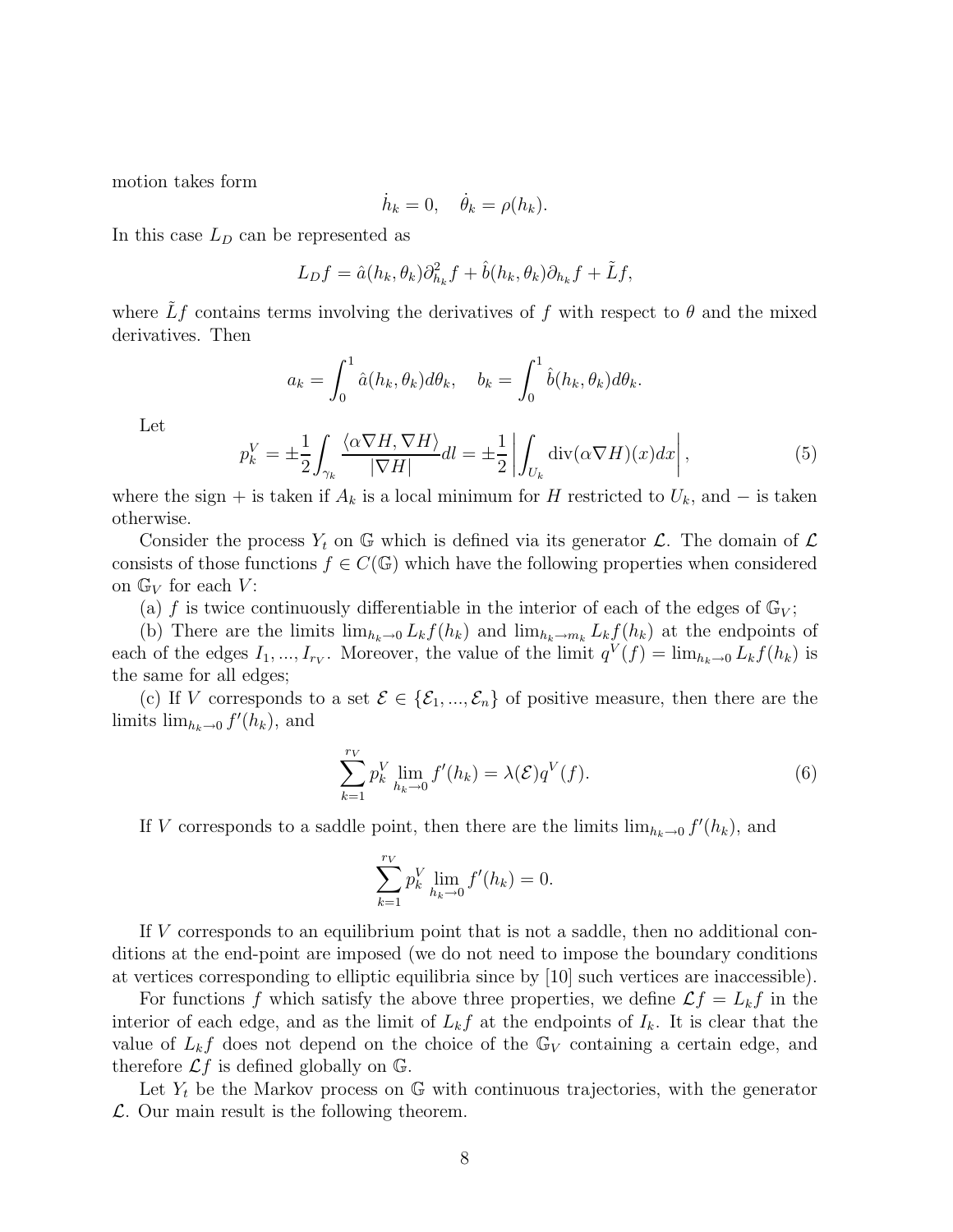**Theorem 2.** Let  $X_t^{\varepsilon}$  be given by (2) and assume that the possible  $\omega$ -limit sets for the vector field v are either non-degenerated critical points, periodic orbits forming finitely many components of type (b1) or (b2), or sets  $\mathcal{E}_i$  satisfying (a1) and (a2). Then the measure on  $C([0,\infty),\mathbb{G})$  induced by the process  $Y_t^{\varepsilon} = h(X_t^{\varepsilon})$  converges weakly to the measure induced by the process with the generator  $\mathcal L$  with the initial distribution  $h(X_0)$ .

Note that the conditions of the theorem are satisfied if  $v$  is either a vector field on the torus satisfying  $(A1)$  and  $(A2)$  or a vector field on any surface satisfying  $(B1)$  and  $(B2)$ . In particular, Theorem 1 follows from Theorem 2

The layout of the paper is the following. In Section 2 we reduce Theorem 2 to the case when G is star-shaped and has only one accessible vertex. This vertex can correspond to either a transitive component  $\mathcal{E}_i$  or a saddle point. The more difficult case where the vertex corresponds to a transitive component is considered in Sections 3 and 4. In order to prove Theorem 2 in this case we'll introduce stopping times that will mark successive visits by the process to the set  $\gamma = \bigcup_k \gamma_k$ , each new stopping time is counted after the process reaches a certain curve inside  $U = \bigcup_k U_k$  that is close to  $\gamma$ . One of the main ingredients of the proof is a lemma that shows that the discretized process is sufficiently mixing. This lemma will be proved in Section 4. The lemma, in turn, relies on the estimate of the time it takes for the solution of (1) to leave the ergodic component and enter  $U_k$  for a given  $k$  that will be also derived in Section 4. In Section 3 we prove the main theorem while assuming that the lemma holds. The case where the vertex corresponds to a saddle point is easier and the needed modification in the proof are discussed in Section 5. (This case has been studied before in [10] but our approach allows to give a shorter proof). Finally in Section 6 we describe several applications of Theorem 2 following [5].

### **2 Localization.**

Here we reduce the proof of our main result to the case where  $\mathbb G$  is star-shaped, that is, there is a vertex V such that each edge  $I_k$  joins V with another vertex  $V_k$ . All vertices except V will correspond to elliptic equilibrium points and so they will be inaccessible  $([10])$ .

Let  $D(\mathcal{L})$  denote the domain of the operator  $\mathcal{L}$ . We need the following lemma.

**Lemma 2.1.** For any function  $f \in D(\mathcal{L})$  and any  $T > 0$  we have

$$
\mathbb{E}_x[f(h(X_T^{\varepsilon})) - f(h(X_0^{\varepsilon})) - \int_0^T \mathcal{L}f(h(X_s^{\varepsilon}))ds] \to 0 \quad \text{as } \varepsilon \to 0,
$$
 (7)

uniformly in  $x \in M$ .

An analogous lemma was used in the monograph of Freidlin and Wentzell [10] to justify the convergence of the process  $Y_t^{\varepsilon}$  to the limiting process on the graph. The main idea, roughly speaking, is to use the tightness of the family  $Y_t^{\varepsilon}$ , and then to show that the limiting process (along any subsequence), is a solution of the martingale problem, corresponding to the operator  $\mathcal{L}$ .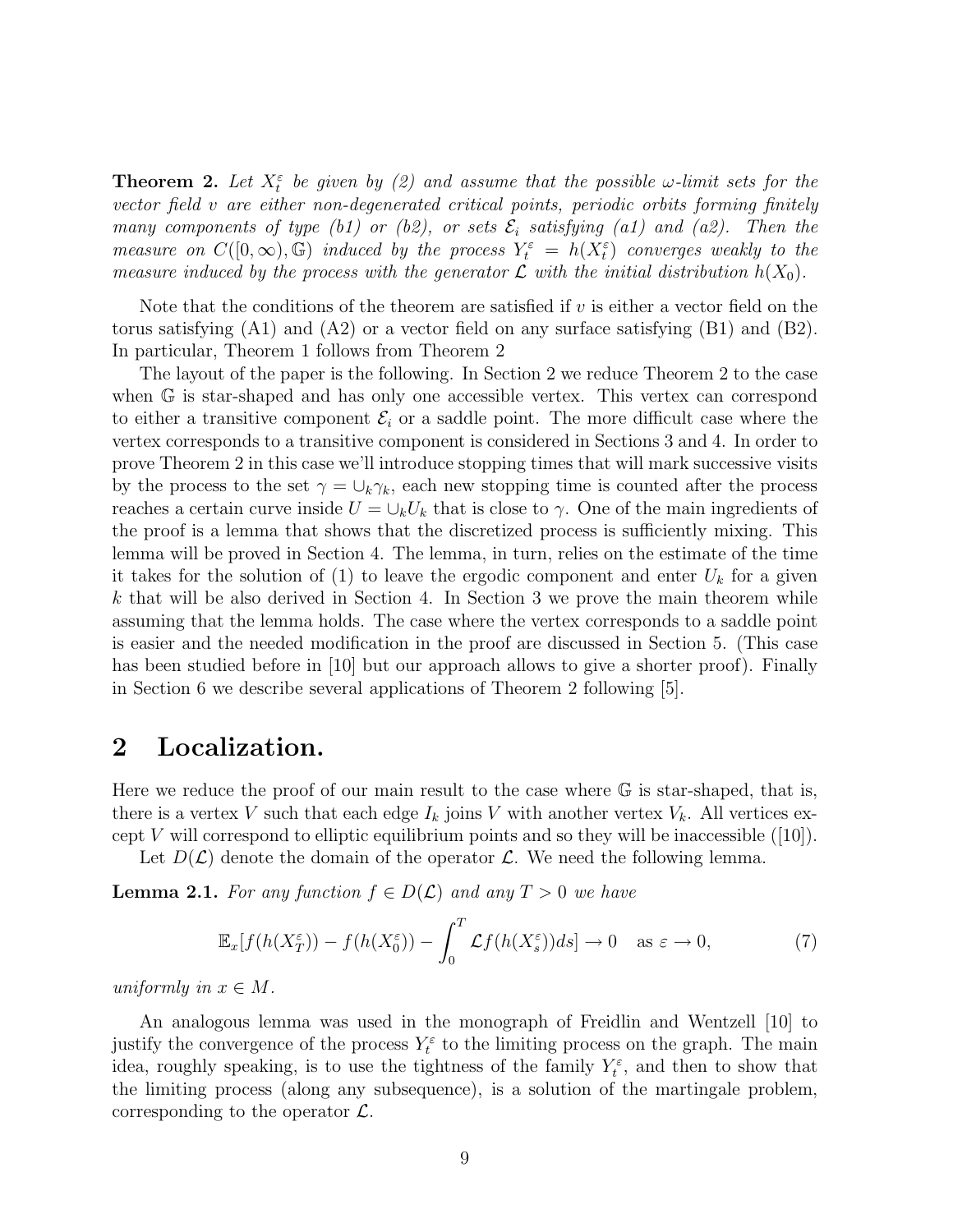The main difference between our case and that of [10] is the presence of ergodic components. However, all the arguments used to prove the main theorem based on (7) remain the same. Thus, upon referring to Lemma 3.1 of [10], it is enough to prove our Lemma 2.1 above.

Recall that for each vertex V we have the star-shaped graph  $\mathbb{G}_V$  (see Section 1), and the coordinates on its edges  $I_1, ..., I_{r_V}$  are denoted by  $h_1, ..., h_{r_V}$ . The lengths of the edges are  $|m_k|, 1 \leq k \leq r_V$ . Let  $\gamma'_k, 1 \leq k \leq r_V$ , be the curves defined by

$$
\gamma'_{k} = \{ x \in U_{k} : |h_{k}(x) - h_{k}(A_{k})| = |m_{k}|/3 \}.
$$

Note that a separate sequence of curves is defined for each vertex.

We inductively define the following sequence of stopping times. Let  $\eta_0 = 0$ . If  $X_{\eta_i}^{\varepsilon} \in \gamma_k$ , then  $\eta_{i+1}$  is the first time following  $\eta_i$  when the process visits one of the curves  $\gamma'_k$  (possibly, with different k). If  $X_{\eta_i}^{\varepsilon} \in \gamma_k'$ , then  $\eta_{i+1}$  is the first time following  $\eta_i$  when the process visits one of the curves  $\gamma_k$  (possibly, with different k and V). If neither  $X_{\eta_i}^{\varepsilon} \in \gamma_k$  nor  $X_{\eta_i}^{\varepsilon} \in \gamma_k'$  is the case for any  $(V, k)$  (which is only possible if  $i = 0$ ), then  $\eta_1$  is defined to be first time  $X_t^{\varepsilon}$  visits either one of the curves  $\gamma_k$  or  $\gamma'_k$  (for some V and k).

By applying the results of [12] it is easy to see that for each  $\delta$  and T there exists N such that

$$
\mathbb{P}_x(\eta_N < T) < \delta.
$$

Therefore, by the strong Markov property of  $X_t^{\varepsilon}$ , it suffices to prove that

$$
\mathbb{E}_x[f(h(X_{\min(\eta_1,T)}^{\varepsilon})) - f(h(X_0^{\varepsilon})) - \int_0^{\min(\eta_1,T)} \mathcal{L}f(h(X_s^{\varepsilon}))ds] \to 0 \quad \text{as } \varepsilon \to 0 \tag{8}
$$

uniformly in x. We can assume, without loss of generality that x does not belong to a periodic component, since otherwise (8) follows from the classical averaging principle ([12]). Therefore, x projects to a vertex V that corresponds to one of the sets  $\mathcal{E}_i$  or to a saddle point. In this case we can construct an auxiliary surface  $M'$ , as follows. Let  $M_0$ be the set of points in  $M$  that can be connected to  $x$  by a curve that does not cross any of the curves  $\gamma'_k$ ,  $1 \leq k \leq r_V$ . The graph corresponding to the unperturbed dynamics on  $M_0$  is star-shaped, but  $M_0$  is not compact. Its boundary is the union of the curves  $\gamma'_k$ ,  $1 \leq k \leq r_V$ . Take domains  $D_1,...,D_{r_V}$  diffeomorphic to discs. On each disc we take a vector field preserving the circles centered at the origin, so that the dynamics on each of the circles is a rotation. The domains and the vector fields can be chosen in such a way that they can be glued to  $\gamma'_1,...,\gamma'_{r_V}$  so that the vector field on the resulting surface is smooth and incompressible. The resulting surface will be denoted by  $M'$ . For example, if M is the surface depicted in Figure 3 and V is the vertex corresponding to  $\mathcal{E}_1$ , then M' will be a torus depicted in Figure 5. Similarly, if  $V$  corresponds to a saddle point, then  $M'$  will be a sphere.

The coefficients of the operator  $L_D$  can also be continued from  $M_0$  to  $M'$  as smooth functions. The graph corresponding to the dynamics on  $M'$  is star-shaped, as required,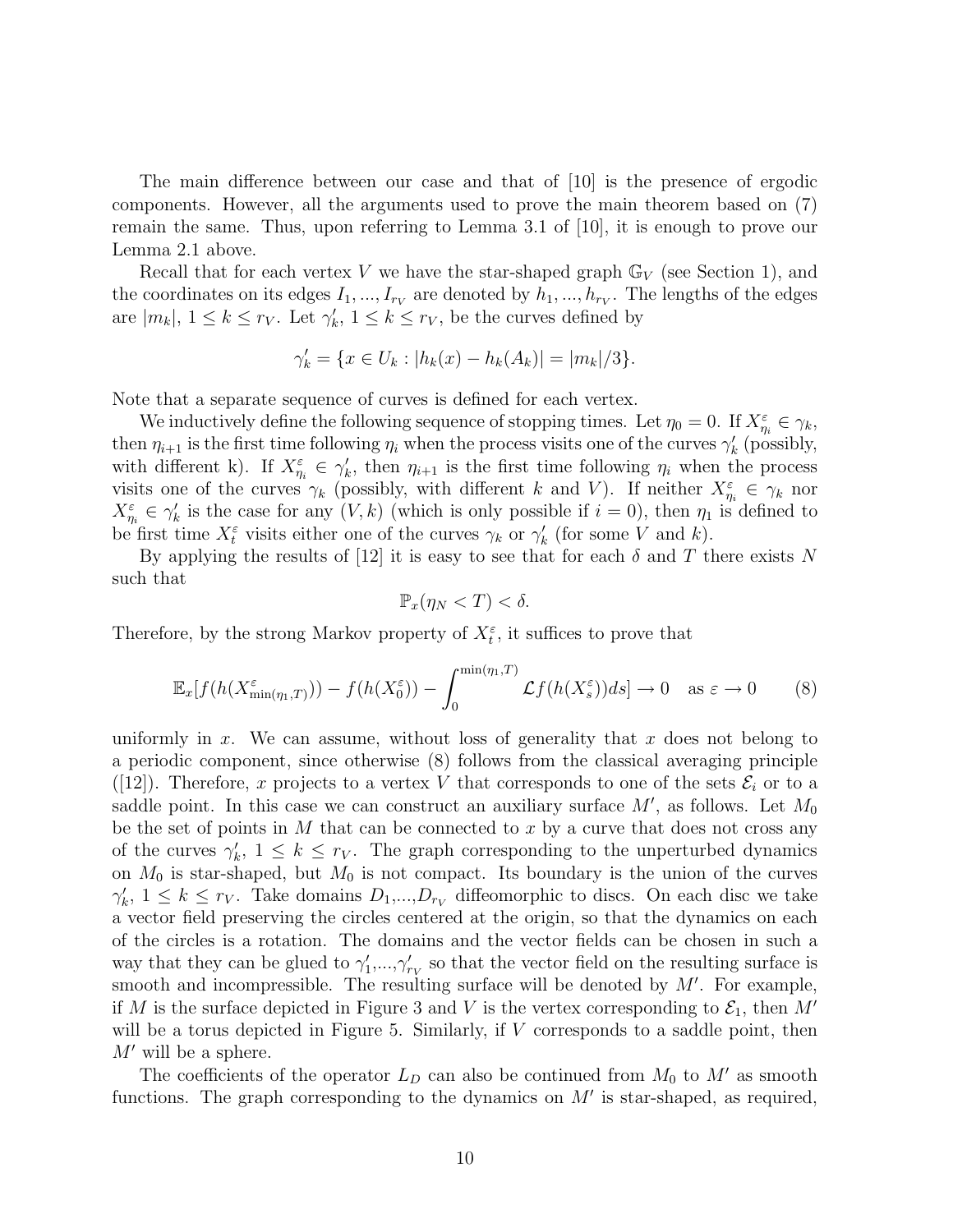

Figure 5: Transition from the surface depicted in Figure 3 to a star-shaped one.

and all the vertices of the graph other than  $V$  are inaccessible. Clearly, if  $(8)$  holds for  $M'$ , then it also holds for the original surface with x that gets mapped to V.

It remains to prove  $(8)$  for the process on M'. Note that  $(8)$  is different from  $(7)$  in that now we have  $\min(\eta_1, T)$  instead of T. Let us show that (7) in fact implies (8) for processes (on any surface and in particular) on M .

Assume that (7) holds for the process on M'. Then the process  $h(X_t^{\varepsilon})$  converges weakly to the limiting diffusion process on the star-shaped graph  $\mathbb{G}'$  corresponding to  $M'$ .

Let  $\tau = \min(\eta_1, T)$  and  $\bar{\tau}$  be the corresponding stopping time on  $C([0, T], \mathbb{G}')$  (the space of continuous functions with values in  $\mathbb{G}'$ ). In other words,  $\overline{\tau}(h(X_t^{\varepsilon})) = \tau$ . Note that the function

$$
g(\omega) = f(\omega(\overline{\tau})) - f(\omega(0)) - \int_0^{\overline{\tau}} \mathcal{L}f(\omega(s))ds, \quad \omega \in C([0, T], \mathbb{G}'),
$$

is bounded and continuous almost surely with respect to the measure induced by the limiting process and the measures induced by the processes  $h(X_t^{\varepsilon})$ . The integral of g with respect to the limiting measure is equal to zero, since  $\mathcal L$  is the generator of the limiting process. Therefore, the weak convergence implies that (8) holds. Thus it remains to prove the following lemma.

**Lemma 2.2.** Suppose that the graph G is star-shaped. Then for any function  $f \in D(\mathcal{L})$ and any  $T > 0$  we have

$$
\mathbb{E}_x[f(h(X_T^{\varepsilon})) - f(h(X_0^{\varepsilon})) - \int_0^T \mathcal{L}f(h(X_s^{\varepsilon}))ds] \to 0 \quad \text{as } \varepsilon \to 0,
$$
 (9)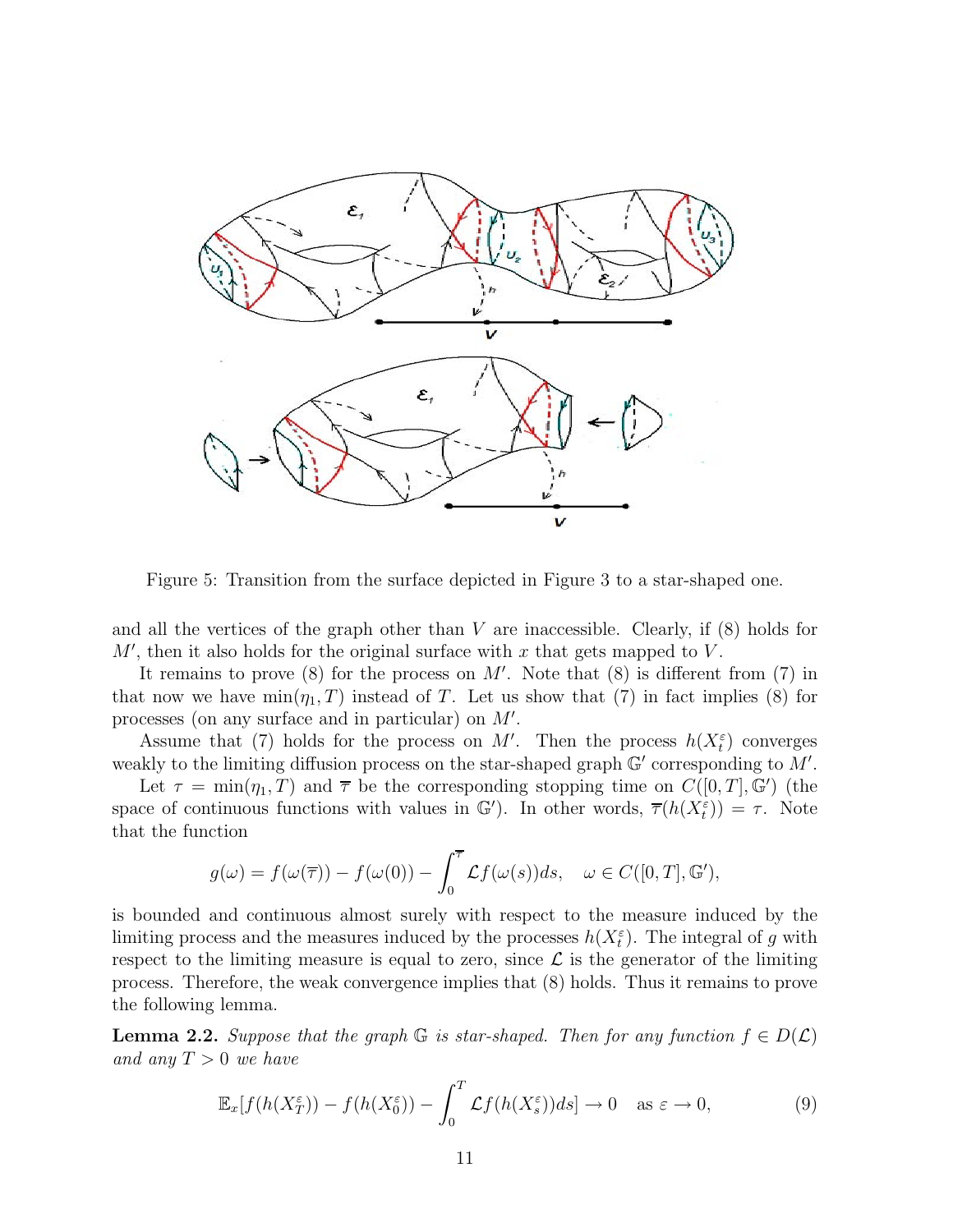uniformly in  $x \in M$ .

### **3 Proof of the Main Result**

In this section we prove Lemma 2.2. In order to fix our ideas we consider the case where V corresponds to a component  $\mathcal E$  of positive measure. The modifications needed in the case when V corresponds to a saddle point are discussed in Section 5.

The proof of Lemma 2.2 will rely on several other lemmas. Below we shall introduce a number of processes, stopping times, and sets, which will depend on  $\varepsilon$ . However, we shall not always incorporate this dependence on  $\varepsilon$  into notation, so one must be careful to distinguish between the objects which do not depend on  $\varepsilon$  and those which do.

Let  $\overline{\gamma}_k = \gamma_k(-\varepsilon^{1/2})$  if  $m_k < 0$  and  $\overline{\gamma}_k = \gamma_k(\varepsilon^{1/2})$  if  $m_k > 0$ . Let  $\overline{\gamma} = \bigcup_{k=1}^r \overline{\gamma}_k$ . Recall that  $\gamma = \bigcup_{k=1}^r \gamma_k$  is the boundary of U.

Let  $\sigma$  be the first time when the process  $X_t^{\varepsilon}$  reaches  $\gamma$  and  $\tau$  be the first time when the process reaches  $\overline{\gamma}$ .

**Lemma 3.1.** For each function  $f \in D(\mathcal{L})$  we have

$$
\sup_{x \in M} |\mathbb{E}_x[f(h(X^\varepsilon_\sigma)) - f(h(X^\varepsilon_0)) - \int_0^\sigma \mathcal{L}f(h(X^\varepsilon_s))ds]| \to 0 \quad \text{as } \varepsilon \to 0. \tag{10}
$$

*Proof.* If the supremum is restricted to the set  $M \setminus \text{Cl}(\mathcal{E})$ , then the statement follows from the averaging principle inside a periodic component (see [12, 10]). The statement with the supremum taken over  $Cl(\mathcal{E})$  immediately follows from Lemma 4.3 proved in Section 4 if one takes into account that  $f(h(x)) = \text{const}$  for  $x \in \text{Cl}(\mathcal{E})$ . (The proof of Lemma 4.3) does not rely on (10).) □

We also need the following lemma that concerns the behavior of the process inside the periodic component.

**Lemma 3.2.** There is a constant K independent of  $\varepsilon$  such that

$$
\sup_{x \in U} \mathbb{E}_x \sigma < K. \tag{11}
$$

Moreover, for each  $k = 1, ..., r$ ,

$$
\lim_{\text{dist}(x,\mathcal{E}) \downarrow 0, x \in U} \mathbb{E}_x \sigma = 0 \tag{12}
$$

uniformly in  $\varepsilon$ .

Proof. Both statements follow from [10]. (A more precise statement on the asymptotics of  $\mathbb{E}_x \sigma$  when x is a function of  $\varepsilon$  and  $H(x) - H(A_k) \to 0$  can be found in Lemma 4.4 of  $|14|$ .)  $\Box$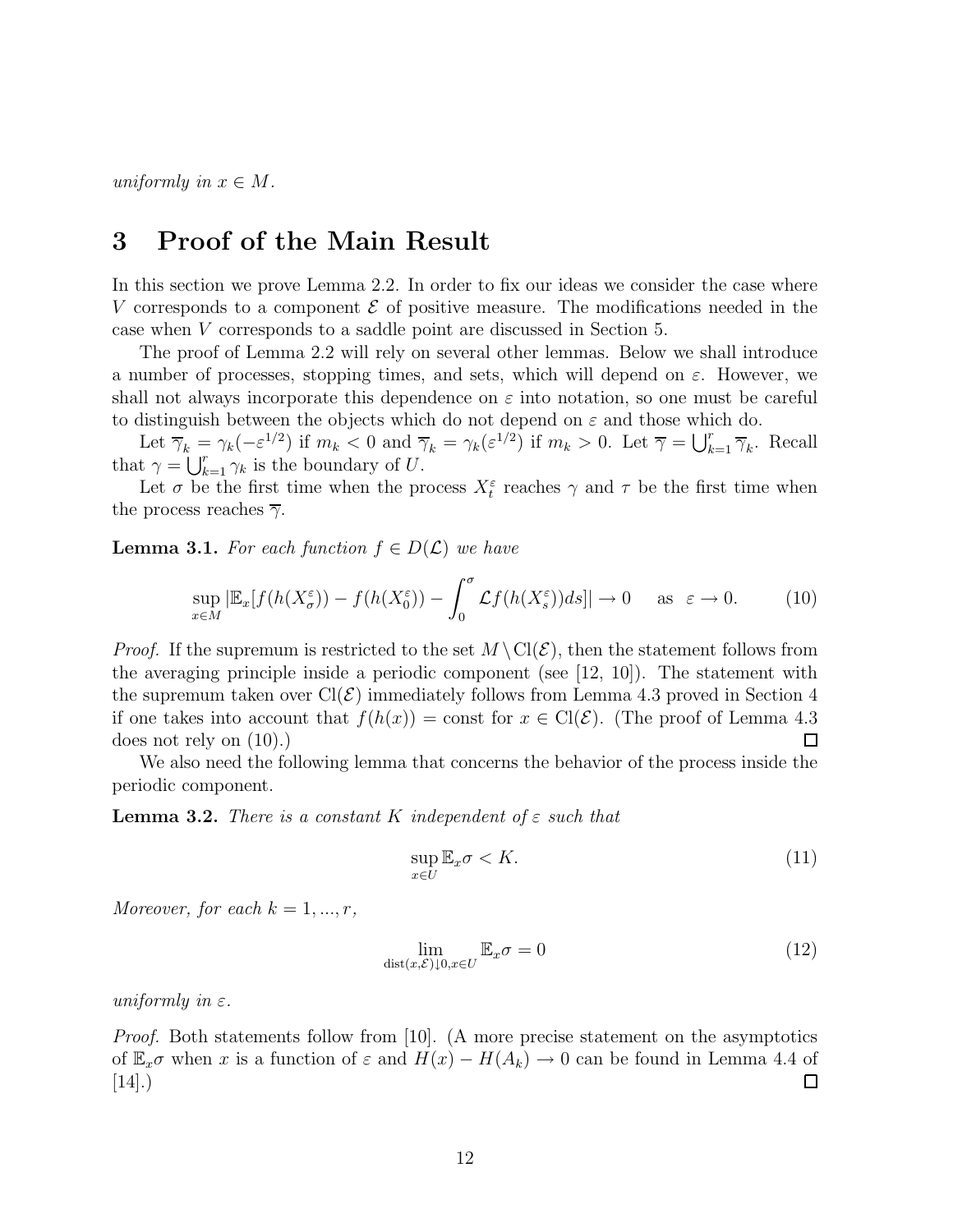We inductively define the following two sequences of stopping times. Let  $\sigma_0 = \sigma$ . For  $n \geq 0$  let  $\tau_n$  be the first time following  $\sigma_n$  when the process reaches  $\overline{\gamma}$ . For  $n \geq 1$  let  $\sigma_n$ be the first time following  $\tau_{n-1}$  when the process reaches  $\gamma$ .

We can consider the following discrete time Markov chains  $\xi_n^1 = X_{\sigma_n}^{\varepsilon}$  and  $\xi_n^2 = X_{\tau_n}^{\varepsilon}$ with the state spaces  $\gamma$  and  $\overline{\gamma}$ , respectively. Since the generator of  $X_t^{\varepsilon}$  is non-degenerate, both chains satisfy the Doeblin condition. Therefore there are unique invariant measures  $\nu$  and  $\mu$  (which depend on  $\varepsilon$ ) on  $\gamma$  and  $\overline{\gamma}$  for the chains  $\xi_n^1$  and  $\xi_n^2$ , respectively.

Given a stopping time  $\sigma^*$  such that  $\sigma^*(\omega) \in {\sigma_0(\omega), \sigma_1(\omega), ...}$  for each  $\omega$ , we denote by  $m^x_{\sigma^*}$  the measure on  $\gamma$  induced by  $X^{\varepsilon}_{\sigma^*}$  starting at x, that is

$$
m^x_{\sigma^*}(A) = \mathbb{P}_x(X^{\varepsilon}_{\sigma^*} \in A), \quad A \in \mathcal{B}(\gamma).
$$

The following lemma will be proved in Section 4.

**Lemma 3.3.** For each  $\delta > 0$  and all sufficiently small  $\varepsilon$  there is a stopping time  $\sigma^* =$  $\sigma^*(\delta, \varepsilon, x)$  defined on an extension of the probability space, such that  $\mathbb{E}_x \sigma^* \leq \delta$  and

$$
\sup_{x \in \gamma} \text{Var}(m_{\sigma^*}^x(dy) - \nu(dy)) \le \delta,\tag{13}
$$

where Var is the total variation of the signed measure.

*Proof of Lemma 2.2.* Let  $f \in D(\mathcal{L}), T > 0$ , and  $\eta > 0$  be fixed. We would like to show that the absolute value of the left hand side of  $(9)$  is less than  $\eta$  for all sufficiently small positive  $\varepsilon$ .

First, we replace the time interval  $[0, T]$  by a larger one,  $[0, \tilde{\sigma}]$ , where  $\tilde{\sigma}$  is the first of the stopping times  $\sigma_n$ , which is greater than or equal to T, that is

$$
\widetilde{\sigma} = \min_{n:\sigma_n \geq T} \sigma_n.
$$

Using the Markov property of the process, the difference can be rewritten as follows

$$
|\mathbb{E}_x[f(h(X_{\tilde{\sigma}}^{\varepsilon})) - f(h(X_0^{\varepsilon})) - \int_0^{\tilde{\sigma}} \mathcal{L}f(h(X_s^{\varepsilon}))ds] -
$$
  

$$
\mathbb{E}_x[f(h(X_T^{\varepsilon})) - f(h(X_0^{\varepsilon})) - \int_0^T \mathcal{L}f(h(X_s^{\varepsilon}))ds]| =
$$
  

$$
|\mathbb{E}_x \mathbb{E}_{X_T^{\varepsilon}}[f(h(X_{\sigma}^{\varepsilon})) - f(h(X_0^{\varepsilon})) - \int_0^{\sigma} \mathcal{L}f(h(X_s^{\varepsilon}))ds]|.
$$

The latter expression can be made smaller than  $\eta/3$  for all sufficiently small  $\varepsilon$  due to (10). Therefore, it remains to show that

$$
|\mathbb{E}_x[f(h(X^\varepsilon_{\sigma})) - f(h(X^\varepsilon_0)) - \int_0^{\widetilde{\sigma}} \mathcal{L}f(h(X^\varepsilon_s))ds]| < \frac{2\eta}{3}
$$
 (14)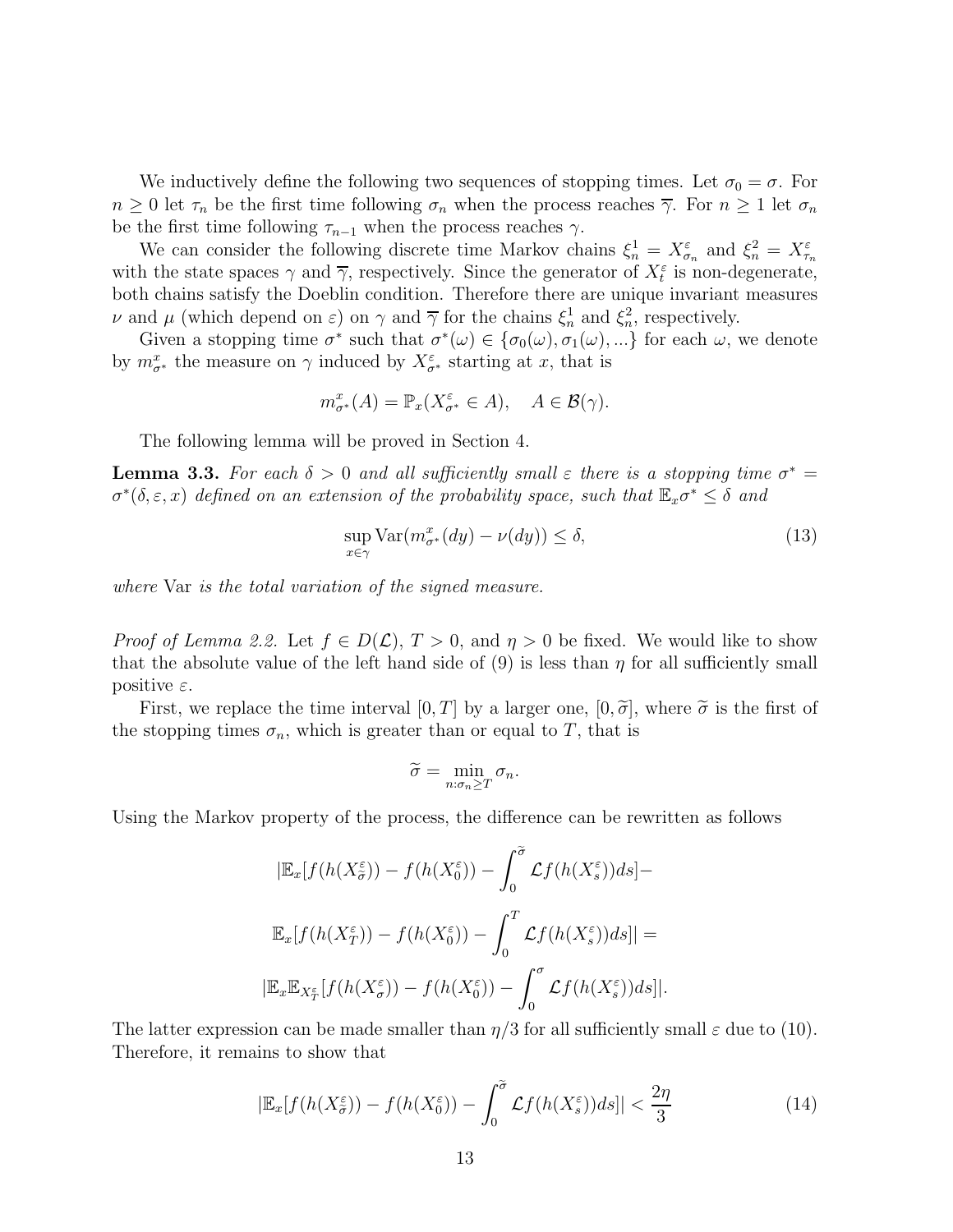for all sufficiently small  $\varepsilon$ .

Let  $\mathcal{F}_k$  be the  $\sigma$ -algebra of events determined by the time  $\sigma_k$ , and define

$$
\alpha_k = \int_{\sigma_k}^{\sigma_{k+1}} \mathcal{L}f(h(X_s^{\varepsilon}))ds.
$$

Since  $f(h(x)) = \text{const}$  for  $x \in \gamma$ , the expectation in the left hand side of (14) can be rewritten as

$$
\mathbb{E}_x[f(h(X_{\tilde{\sigma}}^{\varepsilon})) - f(h(X_0^{\varepsilon})) - \int_0^{\tilde{\sigma}} \mathcal{L}f(h(X_s^{\varepsilon}))ds] =
$$
  

$$
\mathbb{E}_x[f(h(X_{\sigma}^{\varepsilon})) - f(h(X_0^{\varepsilon})) - \int_0^{\sigma} \mathcal{L}f(h(X_s^{\varepsilon}))ds] + \mathbb{E}_x \sum_{k=0}^{\tilde{n}} \alpha_k,
$$

where  $\tilde{n}$  is a certain stopping time with respect to the filtration  $\{\mathcal{F}_k\}$ . The absolute value of the first term on the right hand side can be made smaller than  $\eta/3$  due to (10). Define

$$
\beta_k = \sum_{n=0}^{\infty} \mathbb{E}_x(\alpha_{k+n}|\mathcal{F}_k).
$$

Below we will prove that the series converges almost surely and for each  $\delta > 0$  and all sufficiently small  $\varepsilon$ 

$$
\sup_{k\geq 0} |\beta_k| \leq \delta \qquad \mathbb{P}_x-\text{almost surely.} \tag{15}
$$

Assume first that (15) holds. Note that  $\mathbb{E}_x(\alpha_k - \beta_k + \beta_{k+1}|\mathcal{F}_k) = 0$ , and thus

$$
\left(\sum_{k=0}^n (\alpha_k - \beta_k + \beta_{k+1}), \mathcal{F}_{n+1}\right), \quad n \ge 0
$$

is a martingale. Note that

$$
\mathbb{E}_x \sum_{k=0}^{\widetilde{n}} \alpha_k = \mathbb{E}_x \sum_{k=0}^{\widetilde{n}} (\alpha_k - \beta_k + \beta_{k+1}) + \mathbb{E}_x(\beta_0 - \beta_{\widetilde{n}+1}).
$$

The first term on the right hand side is equal to zero by the optional sampling theorem, while the absolute value of the second term can be made smaller than  $\eta/3$  by choosing  $\delta = \eta/6$  in (15). It remains to prove (15).

Applying the strong Markov property with respect to the stopping time  $\sigma$ , we see that (15) will follow if we prove that

$$
\sup_{x \in \gamma} \left| \sum_{n=0}^{\infty} \mathbb{E}_x \alpha_n \right| \le \delta \tag{16}
$$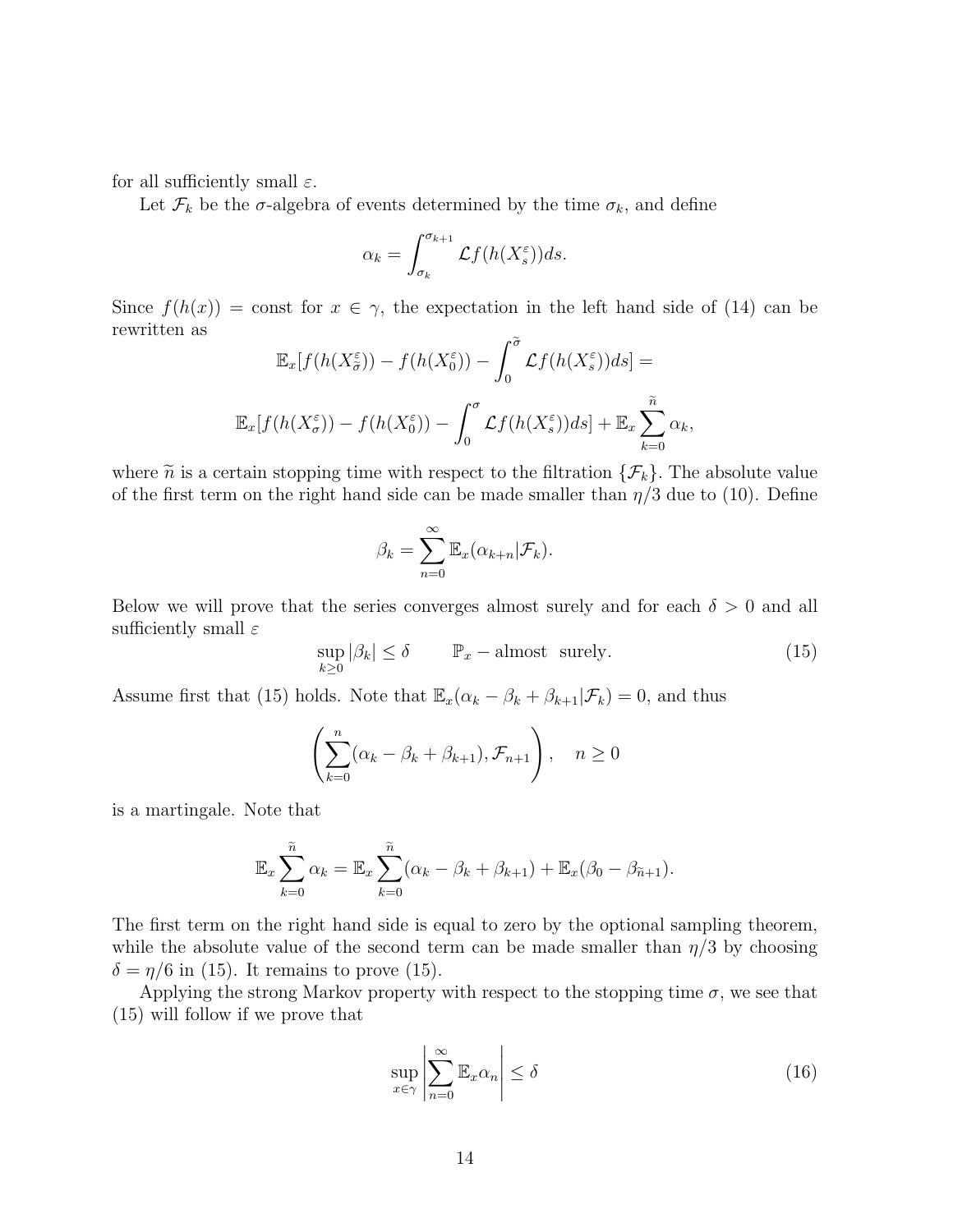for all sufficiently small  $\varepsilon$ . We need the fact that

$$
\mathbb{E}_{\nu}\alpha_0 = 0\tag{17}
$$

which is proved below. First let us show that  $(16)$  holds if we assume that  $(17)$  is true. Observe that  $\sup_{x \in \gamma} \mathbb{E}_x \alpha_n$  converges to zero exponentially fast as  $n \to \infty$  (with the exponent that may depend on  $\varepsilon$ ) since the measure on  $\gamma$  induced by  $X_{\sigma_n}^{\varepsilon}$  converges exponentially to the invariant measure. Hence the series in  $(16)$  converges absolutely uniformly in x.

By the strong Markov property with respect to the stopping time  $\sigma^*$ , taking (17) into account,

$$
\left|\sum_{n=0}^{\infty} \mathbb{E}_x \alpha_n\right| \leq ||\mathcal{L}f||_{C(M)} |\mathbb{E}_x \sigma^*| + \text{Var}(m_{\sigma^*}^x - \nu) \sup_{y \in \gamma} \left|\sum_{n=0}^{\infty} \mathbb{E}_y \alpha_n\right|,
$$

where  $\sigma^*$  is the same as in Lemma 3.3. Choose a small number  $\delta' \ll \delta$ . Taking the supremum in x on both sides and applying Lemma 3.3 with  $\delta'$  in the right hand side of (13), we obtain

$$
\sup_{x \in \gamma} \left| \sum_{n=0}^{\infty} \mathbb{E}_x \alpha_n \right| \leq \delta' ||\mathcal{L}f||_{C(M)} + \delta' \sup_{x \in \gamma} \left| \sum_{n=0}^{\infty} \mathbb{E}_x \alpha_n \right|.
$$

This immediately implies (16) since an arbitrarily small  $\delta'$  can be taken. It remains to prove (17), which is the subject of Lemma 3.4 below.  $\square$ 

**Lemma 3.4.** For each  $\varepsilon > 0$ , we have  $\mathbb{E}_{\nu} \int_0^{\sigma_1} \mathcal{L}f(h(X_s^{\varepsilon})) ds = 0$ .

*Proof.* Since the process  $X_t^{\varepsilon}$  is ergodic and the measure  $\lambda$  on M is the invariant measure, by the law of large numbers

$$
\lim_{t \to \infty} \mathbb{E}_{\nu} \frac{\int_0^t \mathcal{L}f(h(X_s^{\varepsilon}))ds}{t} = \int_M \mathcal{L}f(h(x))d\lambda(x). \tag{18}
$$

At the same time, since the Markov chain  $X_{\sigma_n}^{\varepsilon}$ ,  $n \geq 0$ , on  $\gamma$  is ergodic and has invariant measure  $\nu$ , by the law of large numbers,

$$
\lim_{n \to \infty} \frac{\sigma_n}{n} = \mathbb{E}_{\nu} \sigma_1
$$

almost surely with respect to the initial distribution  $\nu$ , and therefore the limit in the left hand side of (18) is equal to

$$
\frac{\mathbb{E}_{\nu} \int_0^{\sigma_1} \mathcal{L}f(h(X_s^{\varepsilon}))ds}{\mathbb{E}_{\nu} \sigma_1}.
$$

It remains therefore to show that the right hand side of (18) is equal to zero.

For  $h_k \in I_k$ , define

$$
g_k(h_k) = \int_{\gamma_k(h_k)} \frac{1}{|\nabla H|} dl.
$$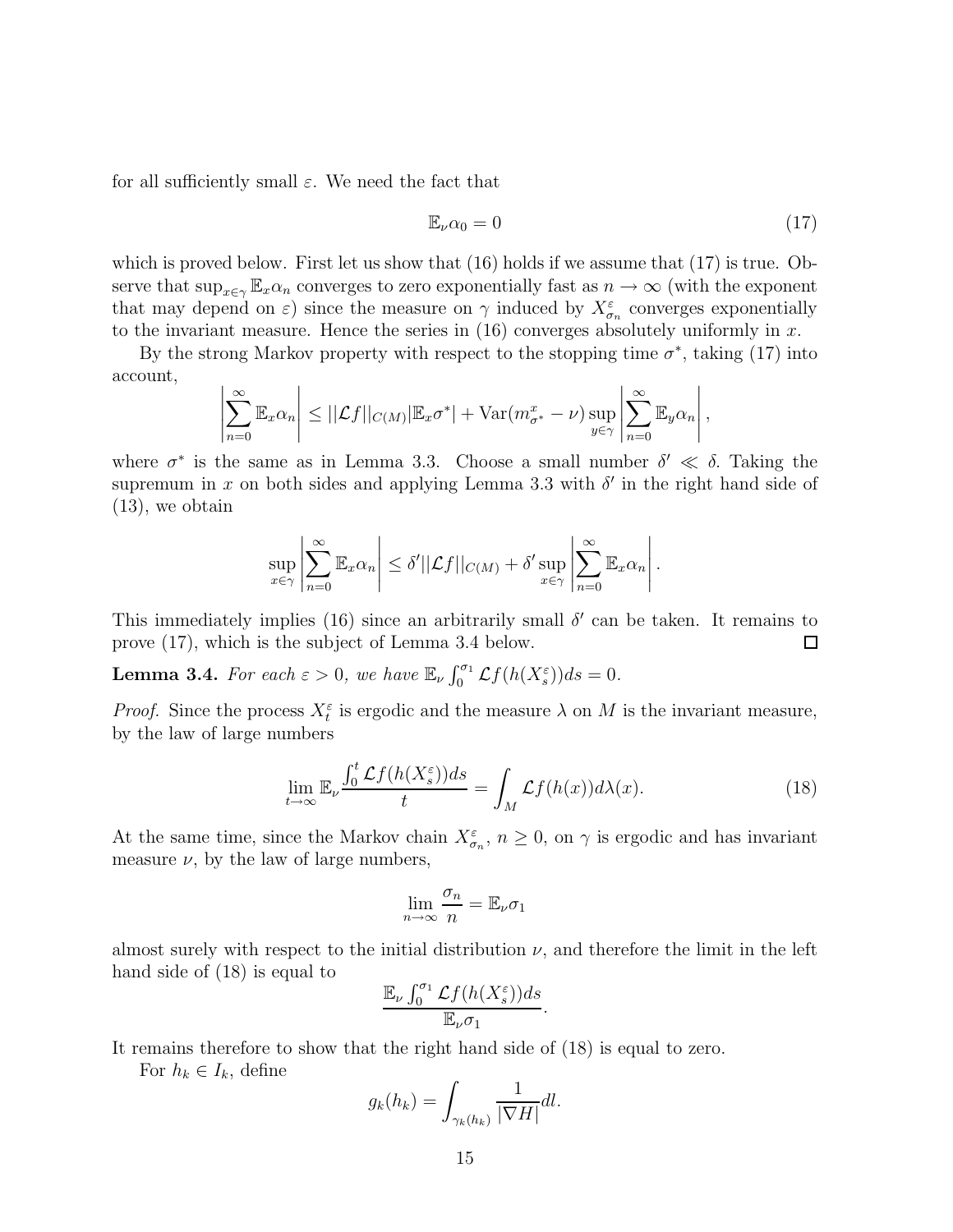Then representing  $M = \mathcal{E} \bigcup \text{Cl}(\bigcup_{k=1}^r U_k)$  and replacing the integral over each  $U_k$  by an integral over  $I_k$ , we obtain

$$
\int_M \mathcal{L}f(h(x))d\lambda(x) = \lambda(\mathcal{E})\mathcal{L}f(0) + \sum_{k=1}^r \int_{I_k} g_k(h_k)L_kf(h_k)dh_k.
$$

Note that from (3) and (4) and the Stokes formula it follows that  $(g_k a_k)' = g_k b_k$ . Therefore

$$
\int_{I_k} g_k L_k f dh_k = \int_{I_k} (g_k a_k f'' + g_k b_k f') dh_k = \int_{I_k} (g_k a_k f')' dh_k = -p_k^V \lim_{h_k \to 0} f'(h_k),
$$

where the last equality follows from  $(5)$ . The result now follows from  $(6)$ .

## **4 Exit from the ergodic component. Lemma on approaching the invariant measure**

#### **4.1 A general perturbation result.**

We make use of the following result proved in [20].

Let Γ be a self-adjoint nonnegative unbounded operator with discrete spectrum on a separable Hilbert space  $\mathcal H$ . Let  $\lambda_j$  be the eigenvalues of  $\Gamma$  and  $e_j$  be the associated orthonormal eigenfunctions. Let  $H^m(\Gamma)$  be the space of vectors of the form  $\psi = \sum_j c_j e_j$ such that

$$
||\psi||_{H^m(\Gamma)}^2 = \sum_j |c_j|^2 (\lambda_j + 1)^m < \infty.
$$

Let L be a self-adjoint operator on  $\mathcal H$  such that

$$
||L\psi||_{\mathcal{H}} \leq \text{Const}||\psi||_{H^1(\Gamma)} \quad \text{and} \quad ||e^{iLt}\psi||_{H^1(\Gamma)} \leq B(t)||\psi||_{H^1(\Gamma)}
$$

for some continuous function  $B(t)$ . For each  $\varepsilon$ , let the function  $\varphi_{\varepsilon}(t)$  solve the equation

$$
\frac{d\varphi_{\varepsilon}}{dt} = \frac{i}{\varepsilon}L\varphi_{\varepsilon} - \Gamma\varphi_{\varepsilon}, \quad \varphi_{\varepsilon}(0) = \psi.
$$

Such a solution exists and is unique in the class of functions  $\varphi(t)$  satisfying

$$
\varphi(t) \in L^2([0,T],H^1(\Gamma)) \cap C([0,T],\mathcal{H}), \quad \varphi'(t) \in L^2([0,T],H^{-1}(\Gamma)),
$$

(see Remark 2 on page 649 of [3]). (In our application, below, the equation is parabolic and the existence of solutions and their smoothness away from  $t = 0$  does not pose any problem.) Let V be the closed subspace of  $\mathcal H$  generated by the eigenfunctions of L which lie in  $H^1(\Gamma)$ . Let  $P: \mathcal{H} \to \mathcal{H}$  denote the orthonormal projection to V.

 $\Box$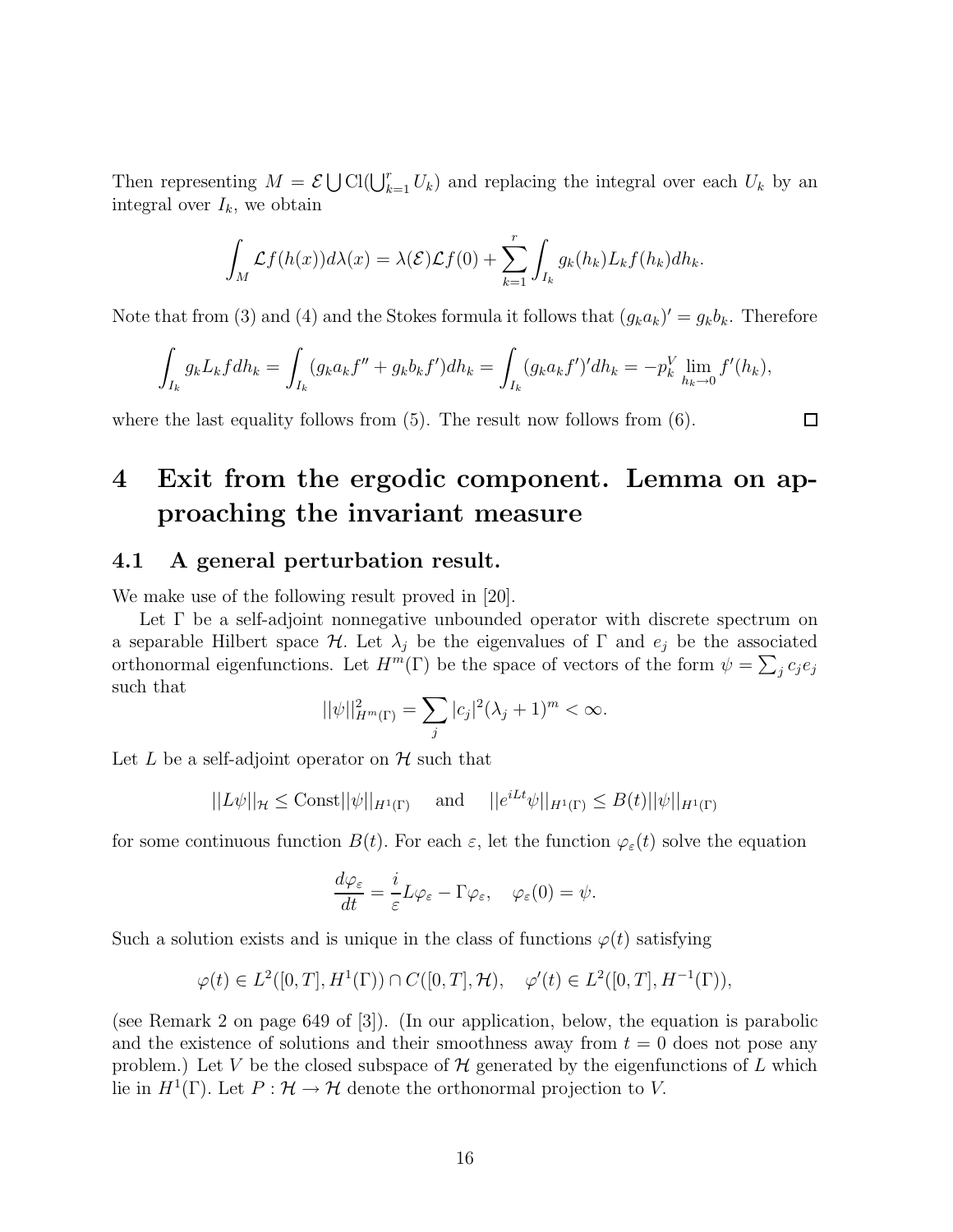**Proposition 4.1.** ([20], Theorem 2.4) For each  $T, \tau, \eta > 0$  there exists  $\varepsilon_0 = \varepsilon_0(T, \tau, \eta)$ such that for each  $\psi \in \mathcal{H}$  with  $||\psi||_{\mathcal{H}} \leq 1$  we have

$$
\operatorname{mes} \{ t \leq T : || (1-P) \varphi_{\varepsilon}(t) ||_{\mathcal{H}}^2 > \eta \} \leq \tau
$$

when  $\varepsilon \leq \varepsilon_0$ .

 $u^{\varepsilon}$ 

We will use the following corollary of this proposition. Let  $M$  be a compact manifold with a smooth measure  $\lambda$ . Let  $G_t^v$  be the flow generated by an incompressible vector field v. Let  $E \subset M$  be an open connected invariant set whose boundary consists of a finite number of piece-wise smooth hypersurfaces  $S_k$ ,  $k = 1, ..., r$ . We assume that there are finitely many non-intersecting invariant sets  $E_1, ..., E_m \subseteq E$  such that  $\lambda(E \setminus (E_1 \cup ... \cup E_m)) = 0$  and the flow  $(E_i, G_i^v, \lambda)$  is ergodic for each i. Consider the process  $X_i^{\varepsilon}$  with the generator  $\frac{1}{\varepsilon}L_v + L_D$ where  $L<sub>D</sub>$  is self-adjoint non-degenerate elliptic operator of the second order. Let us fix  $k \in \{1, ..., r\}$ . Let  $u^{\varepsilon}(t, y)$  be the probability that the process starting at  $y \in M$  does not reach  $S_k$  before time t.

**Lemma 4.2.** Under the above assumptions, for each k, the  $L^1(E)$ -norm of  $u^{\varepsilon}(t, \cdot)$  tends to zero as  $\varepsilon \downarrow 0$  for each  $t > 0$ .

*Proof.* Let us take an arbitrary Riemannian metric on  $M$ . This allows us to introduce the corresponding Sobolev spaces  $H^s(M)$ ,  $s \in \mathbb{R}$ . Note that  $u^{\varepsilon}(t, y)$  is the solution of the following parabolic equation

$$
\frac{\partial u^{\varepsilon}(t,y)}{\partial t} = \left(L_D + \frac{1}{\varepsilon}L_v\right)u^{\varepsilon}, \quad y \in M \setminus S_k,
$$
  
(0,y) = 1,  $y \in M \setminus S_k$ ,  $u^{\varepsilon}(t,y) = 0$ ,  $t > 0$ ,  $y \in S_k$ .

We apply Proposition 4.1 with  $T = t$ ,  $\mathcal{H} = L^2(M)$ ,  $\Gamma = -L_D$ ,  $L = -iL_v$ , where  $\Gamma$  and  $L$ are the operators on H with the domains  $H_0^2(M \setminus S_k)$  and  $H_0^1(M \setminus S_k)$ , respectively.

Then  $H^1(\Gamma) = H_0^1(M \setminus S_k)$  is the standard Sobolev space and the norms in these two spaces are equivalent. Let us show that each eigenfunction  $\varphi$  of L in  $H_0^1(M \setminus S_k)$  is equal to zero on  $E$ .

Since  $\varphi$  is an eigenfunction,  $\varphi(G_t^v x) = e^{ikt} \varphi(x)$  for some k and all t. Therefore  $|\varphi|(G_t^v x) = |\varphi(x)|$ , and by ergodicity there are constants  $a_i$ , such that  $|\varphi(x)| = a_i$  for  $x \in E_i$ ,  $i = 1, ..., m$ . Let us combine the sets  $E_i$  into the groups  $F_1, ..., F_r$   $(r \leq m)$  so that the values of  $|\varphi(x)|$  are constant on each  $F_i$  and distinct for different  $i \in \{1, ..., r\}$ . The value of  $|\varphi(x)|$  on  $F_i$  will be denoted by  $b_i$ .

We thus have the function  $\varphi$  that belongs to  $H_0^1(M \setminus S_k)$ , such that  $|\varphi|$  takes a finite number of values on E. We claim that  $|\varphi|$  takes only one value on E.

For  $h_0 > 0$ , let  $E^{h_0} = \{x \in E, \text{ dist}(x, \partial E) > h_0\}$ . Let  $g_i(x) = \chi_{F_i}(x)$ . Let w be a smooth vector field on M with the length of  $w(x)$  less than or equal to one for each x. Let  $G_h^w(x)$  be the flow generated by the vector field w.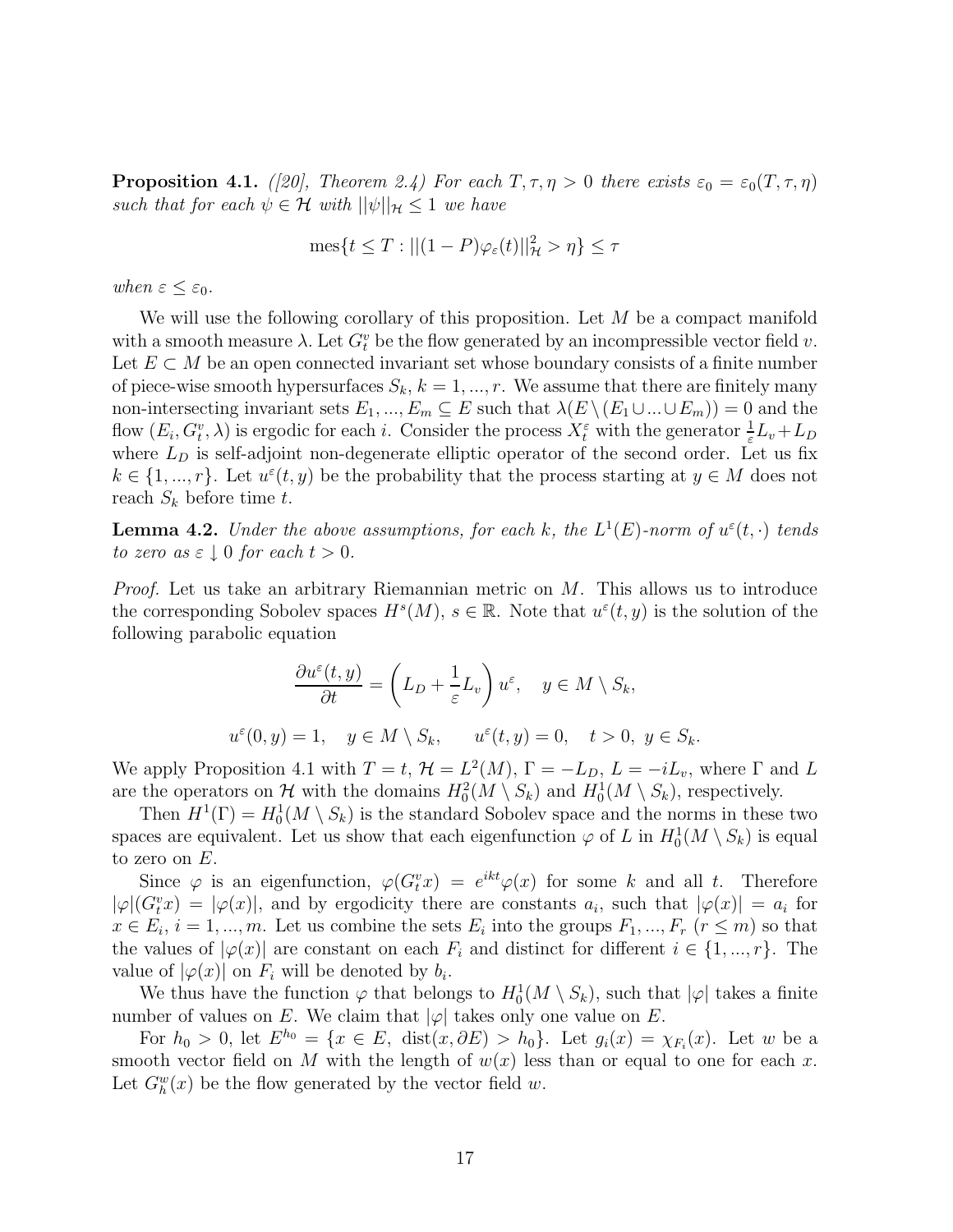Then for some positive constant K that depends on  $b_1, ..., b_r$ , a positive constant  $K_1$ and each  $h \in (0, h_0)$ ,

$$
\int_{E^{h_0}} |g_i(G_h^w x) - g_i(x)|d\lambda(x) \le K \int_{E^{h_0}} ||\varphi(G_h^w x)| - |\varphi(x)||^2 d\lambda(x) \le
$$
  

$$
\le K \int_{E^{h_0}} |\varphi(G_h^w x) - \varphi(x)|^2 d\lambda(x) \le KK_1 h^2 ||\varphi||_{H^1(E)}^2.
$$

Similarly, if j, N are positive integers such that  $1 \le j \le N$ , then

$$
\int_{E^{h_0}} |g_i(G^w_{\frac{jh}{N}}x) - g_i(G^w_{\frac{(j-1)h}{N}}x)|d\lambda(x) \leq KK_1 \frac{h^2}{N^2} ||\varphi||^2_{H^1(E)}.
$$

Therefore,

$$
\int_{E^{h_0}} |g_i(G_h^w x) - g_i(x)| d\lambda(x) \le \sum_{j=1}^N \int_{E^{h_0}} |g_i(G_{\frac{jh}{N}}^w x) - g_i(G_{\frac{(j-1)h}{N}}^w x)| d\lambda(x) \le K K_1 \frac{h^2}{N} ||\varphi||_{H^1(E)}^2.
$$

Taking the limit as  $N \to \infty$ , we see that  $\int_{E^{h_0}} |g_i(G_h^w x) - g_i(x)| d\lambda(x) = 0$ . Since w and h were arbitrary, this easily implies that  $g_i$  is a constant on  $E^{h_0}$ . Since  $h_0$  can be taken to be arbitrarily small, this implies that  $g_i$  is constant on E for each i, and therefore  $|\varphi|$ takes only one value on E.

We now can proceed with the proof of the fact that  $\varphi$  is zero on E. There is a sequence of  $C^{\infty}(M)$  functions  $f_n$ , such that the zero set of  $f_n$  is a co-dimension 2 submanifold and  $f_n \to \varphi$  in  $H^1(M)$ . Indeed, since  $\varphi \in H_0^1(M \setminus S_k)$ , it can be approximated by  $C^{\infty}$  functions since  $C^{\infty}$  is dense in  $H_0^1(M \setminus S_k)$ . Furthermore, by the Sard Lemma, an arbitrarily small complex constant can be added to a  $C^{\infty}$  function to make sure that its zero set becomes a co-dimension 2 submanifold, thus proving the existence of the sequence  $f_n$ .

Note that  $||(|f_n||)||_{H^1(M)} \leq ||f_n||_{H^1(M)}$  since the zero set of  $f_n$  has co-dimension 2. Since the embedding of  $H^1(M)$  into  $H^{3/4}(M)$  is compact, there is a subsequence  $f_{n_m}$  and a function  $g \in H^{3/4}(M)$  such that  $|f_{n_m}| \to g$  in  $H^{3/4}(M)$ . Since  $|f_{n_m}| \to |\varphi|$  in  $L^2(M)$ , we conclude that  $q = |\varphi|$ .

Let  $tr : H^{3/4}(M) \to L^2(S_k)$  be the restriction of a function onto the part of the boundary. Since tr is a continuous operator, we have  $\text{tr}|f_{n_m}| \to \text{tr}|\varphi|$  in  $L^2(S_k)$ . On the other hand,  $tr|f_{n_m}| = |tr f_{n_m}| \rightarrow |tr\varphi|$  in  $L^2(S_k)$  since  $|\cdot|$  (taking the absolute value) is a continuous mapping of  $L^2(S_k)$  into itself. Therefore tr $|\varphi| = |{\rm tr}\varphi|$ . Since  ${\rm tr}\varphi = 0$ , we have tr $|\varphi|=0$ , and since  $|\varphi|$  is constant on E, the constant must equal zero. Therefore,  $\varphi = |\varphi| = 0$  on E.

We have thus demonstrated that all the eigenfunctions vanish on E. Therefore Proposition 4.1 implies that  $\int_E (u^{\varepsilon}(t,y))^2 d\lambda(y) < \eta$  for a large set of times. Since  $u^{\varepsilon}$  is a decreasing function of time it follows that  $||u^{\varepsilon}(t,\cdot)||_{L^{2}(E)}$  tends to 0 and hence  $||u^{\varepsilon}(t,\cdot)||_{L^{1}(E)}$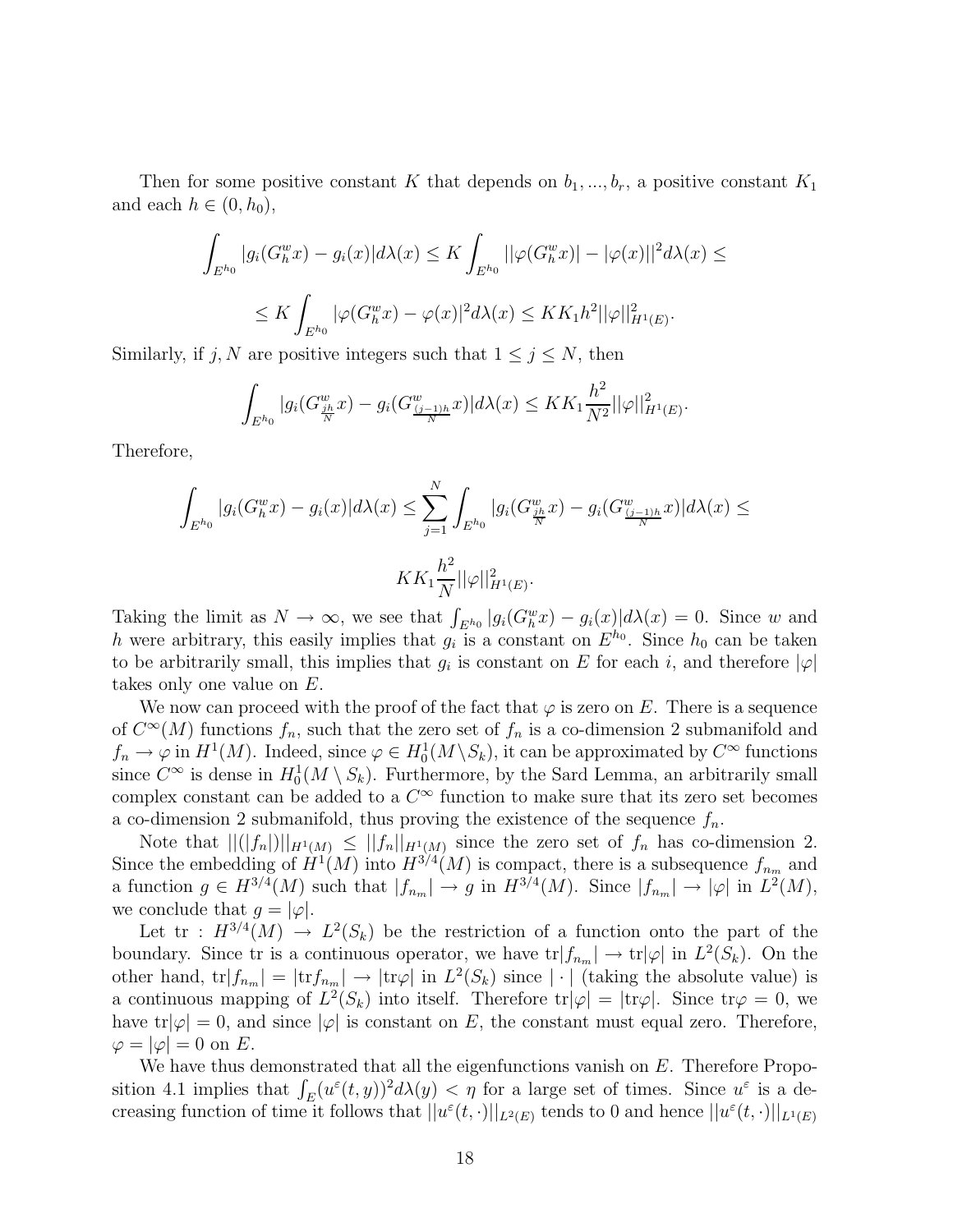tends to 0.

**Remark.** It is proved in [19] that for a typical vector field  $v$  on a surface the associated operator  $L_v$  has no non-constant  $L^1$ -eigenfunctions on E. In order to apply Proposition 4.1 one needs to check a weaker condition that there are no  $H^1$ -eigenfunctions. The proof of Lemma 4.2 shows that this weaker condition holds for all vector fields satisfying the assumptions of Theorem 2 (in fact, for all the vector fields without saddle connections).

#### **4.2 Analysis of the exit time.**

We start this section by proving several lemmas that describe the behavior of the process in and near the ergodic component. The last one of these lemmas gives a bound on the time it takes for the process that starts in Cl( $\mathcal{E}$ ) to reach  $\overline{\gamma}_k$  that will be needed for the proof of Lemma 3.3.

Let us show that if the process starts at  $x \in \text{Cl}(\mathcal{E})$ , then it reaches  $\gamma$  sufficiently fast.

**Lemma 4.3.** We have the following limit

$$
\lim_{\varepsilon \downarrow 0} \sup_{x \in \text{Cl}(\mathcal{E})} \mathbb{E}_x \sigma = 0.
$$

*Proof.* For  $t > 0$  and  $x, y \in M$ , let  $m_t^x$  be the measure induced by  $X_t^{\varepsilon}$  starting at x and  $p_x(t, y)$  be the density of  $m_t^x$  with respect to the measure  $\lambda$ . The main result of [7] implies that  $p_x(t, y)$  is uniformly bounded in  $\varepsilon, x, y$  for each  $t > 0$ . In particular, for each  $\delta > 0$ there is  $k(\delta)$  such that  $p_x(\delta/2, y) \leq k(\delta)$ . Let  $u^{\varepsilon}(t, y)$  be the probability that the process starting at  $y \in \mathcal{E}$  does not leave  $\mathcal{E}$  before time t. By Lemma 4.2, the  $L^1(\mathcal{E})$ -norm of  $u^{\varepsilon}(\delta/2, \cdot)$  tends to 0 as  $\varepsilon \downarrow$  0. Therefore,

$$
\mathbb{P}_x(\sigma > \delta) \le \int_{\mathcal{E}} p_x(\delta/2, y) u^{\varepsilon}(\delta/2, y) d\lambda(y) \le k(\delta) ||u^{\varepsilon}(\delta/2, \cdot)||_{L^1(\mathcal{E})} \to 0 \quad \text{as} \quad \varepsilon \downarrow 0.
$$

Since  $\delta$  was arbitrary, the Markov property now implies the statement of the lemma.  $\Box$ 

Let  $\overline{\lambda}$  be the normalized measure  $\lambda$  on  $\mathcal{E}$ . Let  $\sigma^k$  be the first time when the process reaches  $\gamma_k$ . We next show that if the process starts with the distribution  $\overline{\lambda}$ , then it reaches  $\gamma_k$  sufficiently fast.

**Lemma 4.4.** For each  $k = 1, ..., r$ , and  $\delta > 0$  we have the following limit

$$
\lim_{\varepsilon \downarrow 0} \mathbb{P}_{\overline{\lambda}}(\sigma^k > \delta) = 0. \tag{19}
$$

Moreover, for each  $k = 1, ..., r$  and  $\delta > 0$  there are  $\delta' \in (0, \delta)$  and a stopping time  $\eta = \eta(\varepsilon) \in [\delta', \delta]$  such that

$$
\mathbb{P}_{\overline{\lambda}}(X_{\eta}^{\varepsilon} \in \gamma_k) \ge 1 - \delta \tag{20}
$$

for all sufficiently small  $\varepsilon$ .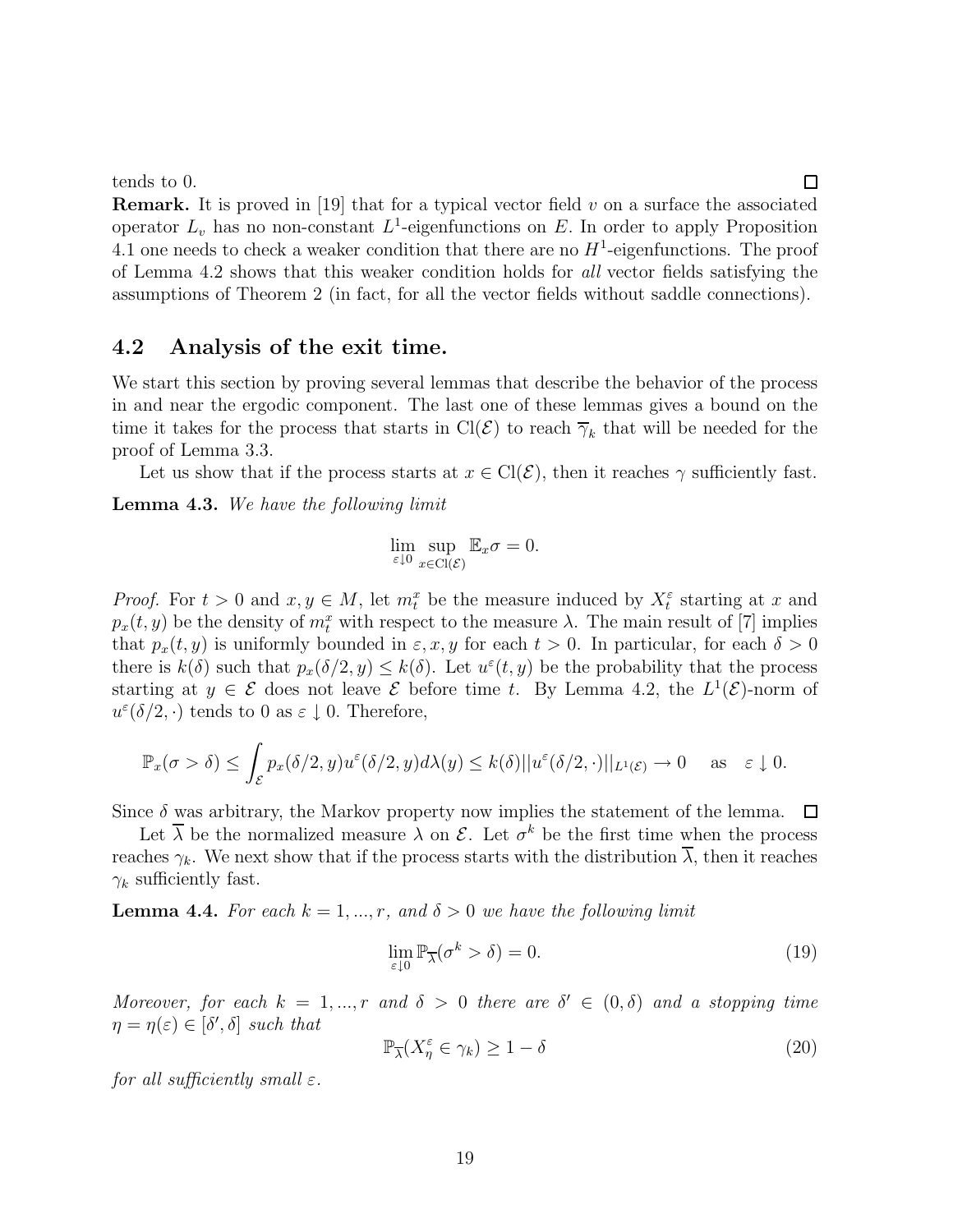*Proof.* Let  $u^{\varepsilon}(t, y)$  be the probability that the process starting at y does not reach  $\gamma_k$ before time t. Thus the probability that the process starting with  $\overline{\lambda}$  does not reach  $\gamma_k$ before time  $\delta$  is

$$
\mathbb{P}_{\overline{\lambda}}(\sigma^k > \delta) = \int_{\mathcal{E}} u^{\varepsilon}(\delta, y) d\overline{\lambda}(y).
$$

We can apply Lemma 4.2 to conclude that the last integral tends to zero. This proves the first part of the lemma.

The second part follows from the first part and and two additional facts:

(a) For each  $\delta'$ , the distribution of  $X_{\delta'}^{\varepsilon}$  starting with distribution  $\overline{\lambda}$  has density with respect to  $\lambda$  that is bounded by  $1/\lambda(\mathcal{E})$ .

(b) Let  $\delta > 0$ . Then for all sufficiently small  $\delta'$  and  $\varepsilon$  we have

$$
\mathbb{P}_{\overline{\lambda}}(X_{\delta'}^{\varepsilon} \not\in \mathcal{E}) \leq \delta.
$$

Now (a) immediately follows from the invariance of  $\lambda$  for the process  $X_t^{\varepsilon}$ . Observe that for each  $\varkappa > 0$  we have  $\mathbb{P}_{\overline{\lambda}}(\text{dist}(X_{\delta'}^{\varepsilon}, \mathcal{E}) > \varkappa) \to 0$  uniformly in  $\varepsilon$  as  $\delta' \downarrow 0$ . This, the first statement of the lemma, and the invariance of  $\lambda$  immediately imply (b).  $\Box$ 

Next, we consider the process starting at  $x \in \text{Cl}(\mathcal{E})$  rather than with the initial distribution  $\lambda$ . First, we need the following simple facts

**Lemma 4.5.** (a) For each  $\delta > 0$  there is  $\delta' \in (0, \delta)$  and a stopping time  $\eta = \eta(\varepsilon, x) \in [\delta', \delta]$ such that

$$
\sup_{x \in \text{Cl}(\mathcal{E})} \mathbb{P}_x(X^\varepsilon_\eta \not\in \text{Cl}(\mathcal{E})) \le \delta
$$

for all sufficiently small  $\varepsilon$ .

(b) There is a constant  $c > 0$  such that for each  $\delta > 0$  we have

$$
\sup_{x \in \gamma_k} \mathbb{P}_x(\inf\{t \ge 0 : X_t^{\varepsilon} \in \overline{\gamma}_k\} > \delta) \le 1 - c
$$

for all sufficiently small  $\varepsilon$ .

(c) There is a positive constant c and nontrivial subcurves  $J_k \subset \gamma_k$ ,  $k = 1, ..., r$ , such that for each k and each  $x \in \overline{\gamma}_k$  the measure induced by  $X_{\sigma}^{\varepsilon}$  on  $\gamma$  has a component with density bounded from below by c on  $J_k$ .

(d) We have the limit  $\lim_{\varepsilon \downarrow 0} \sup_{x \in \overline{\gamma}_k} \mathbb{E}_x \sigma = 0.$ 

(e) There is  $c > 0$  such that for each  $\delta > 0$ , each k, all sufficiently small  $\varepsilon$  (depending on  $\delta$ ) and each  $x \in \gamma_k$ , there is a stopping time  $\eta = \eta(\varepsilon, x) \in [0, \delta]$  with the property that  $X^{\varepsilon}_{\eta}$  belongs to  $\gamma_k$  with positive probability and the measure induced by  $X^{\varepsilon}_{\eta}$  on  $\gamma_k$  has a component with density bounded from below by c on  $J_k$ .

Proof. Observe that  $\sup_{x \in \text{Cl}(\mathcal{E})} \mathbb{P}_x(\text{dist}(X_{\delta}^{\varepsilon}, \mathcal{E}) > \varkappa) \to 0$  uniformly in  $\varepsilon$  as  $\delta' \downarrow 0$ . Therefore (a) follows from (12). Statement (d) also immediately follows from (12).

Statements (b) and (c) follow from the proof of Lemma 2.3 of [6]. The main idea in that lemma was to introduce new coordinates (roughly speaking, dividing H by  $\sqrt{\varepsilon}$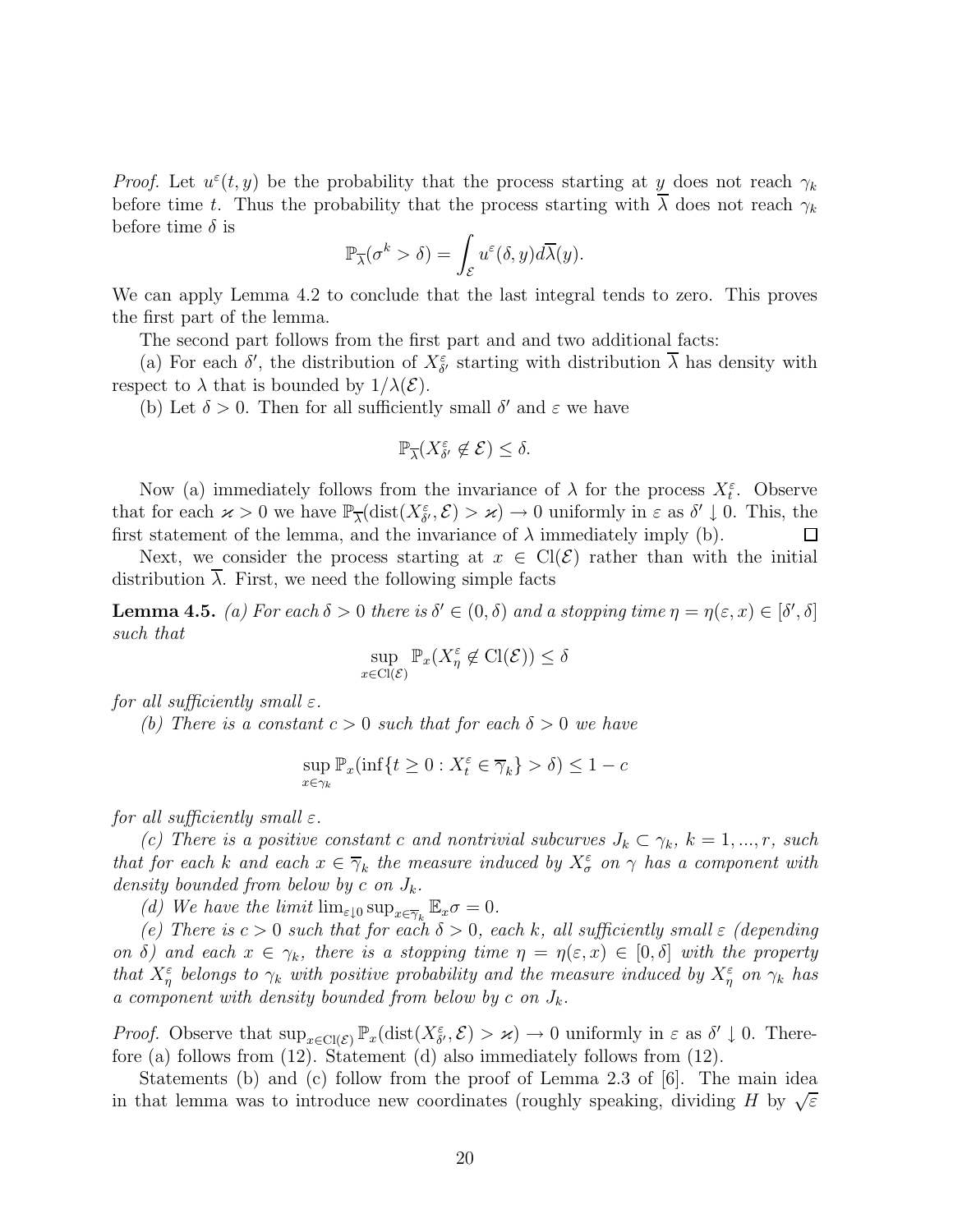and subtracting the fast rotation from the angle variable) so that the generator becomes uniformly elliptic in  $\varepsilon$  away from the critical points of H. The boundedness of density from below is then known (see [15]).

Finally, (e) immediately follows from (b), (c), (d) and the Markov property of the flow. Π

**Lemma 4.6.** For each  $k = 1, ..., r$ , and  $\overline{\delta} > 0$  we have the following limit

$$
\lim_{\varepsilon \downarrow 0} \sup_{x \in \text{Cl}(\mathcal{E})} \mathbb{P}_x(\sigma^k > \overline{\delta}) = 0.
$$

Proof. The Markov property together with part (a) of Lemma 4.5 allow us to reduce the statement of the lemma to the following: there is  $c > 0$  such that for each  $\delta > 0$  we have

$$
\sup_{x \in \text{Cl}(\mathcal{E})} \mathbb{P}_x(\sigma^k > \hat{\delta}) \le 1 - c \tag{21}
$$

for all sufficiently small  $\varepsilon$ .

Indeed, suppose that (21) holds. Fix  $\kappa > 0$ . Take l such that  $(1 - c)^{l} < \kappa/2$ . Take  $\delta <$  $\min(\kappa/(2l), \bar{\delta}/l)$ . Let  $\delta'$  be given by Lemma 4.5(a). Define stopping times  $\eta_1, \ldots, \eta_j, \ldots$ as follows. If  $\sigma^k < \delta'$  let  $\eta_1 = \sigma^k$ , otherwise let  $\eta_1$  be the first time after  $\delta'$  such that  $X_{\eta_1} \in \mathrm{Cl}(\mathcal{E})$ . Next, if  $\eta_j$  is already defined let  $\eta_{j+1} = \sigma^k$  if  $\sigma^k < \eta_j + \delta'$  and let  $\eta_{j+1}$  be the first time after  $\eta_j + \delta'$  such that  $X_{\eta_{j+1}} \in \text{Cl}(\mathcal{E})$ . Lemma 4.5(a) implies that

$$
\mathbb{P}(\eta_l > \bar{\delta}) < l\delta < \frac{\kappa}{2}.
$$

On the other hand (21) with  $\hat{\delta} = \delta'$  gives

$$
\mathbb{P}(\eta_l < \sigma^k) < (1-c)^l < \frac{\kappa}{2}.
$$

Hence  $\mathbb{P}(\sigma^k > \overline{\delta}) < \kappa$ . Since  $\kappa$  is arbitrary the lemma follows. It remains to prove (21).

Let  $J_i$  be the subcurves from Lemma 4.5. Denote by  $\lambda_i$  the uniform distribution on  $J_i$ . We claim that there is a constant  $\bar{c} > 0$  such that for each j, k and all sufficiently small  $\varepsilon$  we have

$$
\mathbb{P}_{\lambda_j}\left(\sigma^k < \frac{\hat{\delta}}{2}\right) > \bar{c}.\tag{22}
$$

Indeed, by (20) there is  $\delta' \in (0, \hat{\delta}/2)$  and a stopping time  $\eta = \eta(\varepsilon) \in [\delta', \hat{\delta}/2]$  such that

$$
\mathbb{P}_{\overline{\lambda}}(X_{\eta}^{\varepsilon} \in \gamma_{k}) \ge 1 - \hat{\delta}/2. \tag{23}
$$

From (19) and part (e) of Lemma 4.5 it follows that there is a stopping time  $\eta' \in [0, \delta']$ such that the measure induced by  $X_{\eta'}^{\varepsilon}$  (starting with  $\overline{\lambda}$ ) has a component with density on  $J_j$  with respect to  $\lambda_j$  that is bounded from below by  $c > 0$ . Since c can be chosen independently of  $\delta'$ , by taking a sufficiently small  $\hat{\delta}$  we can ensure that  $\hat{\delta}/2 < c$ , and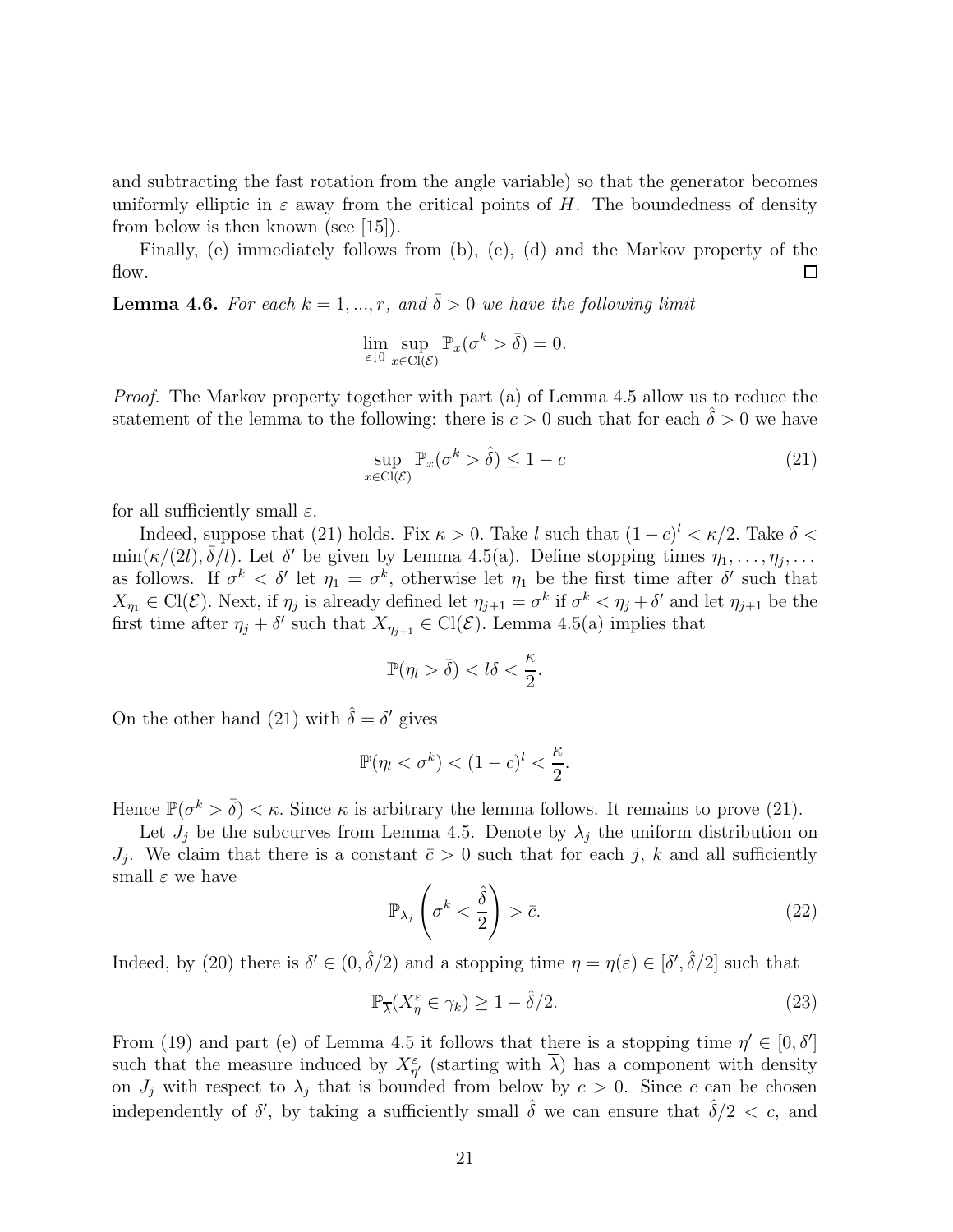therefore  $\bar{c} := 1 - \hat{\delta}/(2c) > 0$ . By the strong Markov property of the process  $X_t^{\varepsilon}$  with respect to  $\eta'$ ,

$$
\mathbb{P}_{\overline{\lambda}}(X_{\eta}^{\varepsilon} \in \gamma_{k}) \leq 1 - c \mathbb{P}_{\lambda_{j}}\left(\sigma^{k} \geq \frac{\hat{\delta}}{2}\right),
$$

and therefore (22) follows from (23).

From Lemma 4.3 and part (e) of Lemma 4.5 it follows that there is a stopping time  $\eta \in [0, \hat{\delta}/2]$  with the property that the measure induced by  $X_{\eta}^{\varepsilon}$  (starting from x) has a component with density with respect to  $\lambda_j$  bounded from below by a positive constant on  $J_j$  for some j. This, together with (22), implies (21). □

Let  $\tau^k$  be the first time when the process reaches  $\overline{\gamma}_k$  (observe that  $\tau^k > \sigma^k$  when the process starts in  $Cl(\mathcal{E})$ .

**Lemma 4.7.** For each  $k = 1, ..., r$ , and  $\delta > 0$  we have the following limit

$$
\lim_{\varepsilon \downarrow 0} \sup_{x \in \text{Cl}(\mathcal{E})} \mathbb{P}_x(\tau^k > \delta) = 0.
$$

Proof. As in the proof of Lemma 4.6, the statement will follow if we show that there is  $c > 0$  such that for  $\delta > 0$  we have

$$
\sup_{x \in \text{Cl}(\mathcal{E})} \mathbb{P}_x(\tau^k > \delta) \le 1 - c
$$

for all sufficiently small  $\varepsilon$ . This follows from Lemma 4.6, part (b) of Lemma 4.5, and the Markov property of the process. □

*Proof of Lemma 3.3.* Due to (11) and the Markov property of the process, it is sufficient to prove that for each  $\delta > 0$  there is a stopping time  $\overline{\sigma}$  such that

$$
\mathbb{P}_x(\overline{\sigma} \le \delta) \ge 1 - \delta \tag{24}
$$

and (13) holds with  $\bar{\sigma}$  instead of  $\sigma^*$ .

For  $k = 1, ..., r$ , let  $\sigma_0^k, \sigma_1^k, ...$  be the subsequence of  $\sigma_0, \sigma_1, ...$  defined by the condition that  $X_{\sigma_n^k}^{\varepsilon} \in \gamma_k$  for each n. Let  $q_k = \nu(\gamma_k)$ . Note that for each k

$$
\nu_k(A) = \frac{\nu(A)}{q_k}, \quad A \in \mathcal{B}(\gamma_k)
$$
\n(25)

is the invariant measure for  $X_{\sigma_n^k}^{\varepsilon}$  (see [4]).

Let m be a random variable independent of  $X_t^{\varepsilon}$  taking values  $1, ..., r$  with probabilities  $q_k, k = 1, ..., r$ . Consider the Markov chain  $Y_n^k = X_{\sigma_n^k}^{\varepsilon}, n \ge 0$ , with the state space  $\gamma_k$ . We have exponentially fast in n convergence of the distributions of  $Y_n^k$  to the invariant measure since part (c) of Lemma 4.5 implies that  $Y_n^k$  satisfies the Doeblin condition uniformly in  $\varepsilon$ . Let N be such that the distribution of  $Y_n^k$  is  $\delta$ -close to the invariant measure for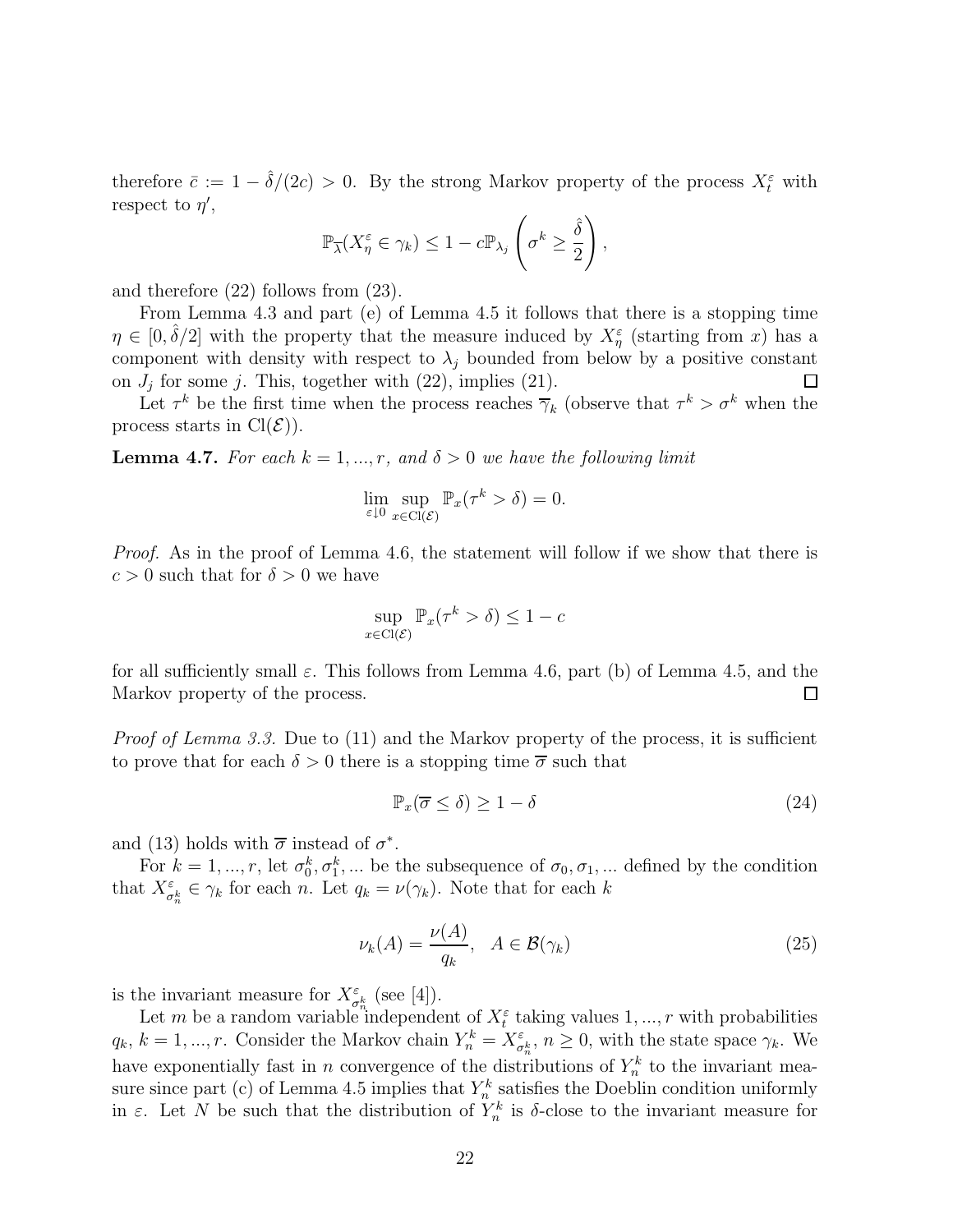each k. Note that N can be chosen independently of  $\varepsilon$ . Let  $\overline{\sigma} = \sigma_N^m$ , and thus  $X^{\varepsilon}_{\overline{\sigma}} = Y^m_N$ . The fact that  $\bar{\sigma}$  satisfies (24) now follows from Lemma 4.7 and (12).  $\Box$ 

**Remark.** In the companion paper [5] we need a slightly stronger version of Lemma 4.7. Namely, let  $\widetilde{\gamma}_k$  be the set of points in  $U_k$  whose distance from  $\gamma_k$  is equal to  $\varepsilon^{\alpha}$ , where  $\alpha \in [1/4, 1/2]$ . Let  $\tilde{\tau}^k$  be the first time when the process reaches  $\tilde{\gamma}_k$ . We claim that Lemma 4.7 holds with  $\tau^k$  replaced by  $\tilde{\tau}^k$ .

Let us sketch the proof of this fact. Similarly to the arguments above, it is sufficient to show that there is  $c > 0$  such that for each  $\delta > 0$  we have

$$
\sup_{x \in \text{Cl}(\mathcal{E})} \mathbb{P}_x(\tilde{\tau}^k > \delta) \le 1 - c \tag{26}
$$

for all sufficiently small  $\varepsilon$ . We claim that

$$
\mathbb{E}_{\nu_k}\widetilde{\tau}^k \to 0 \text{ as } \varepsilon \downarrow 0 \tag{27}
$$

where  $\nu_k$  is the measure on  $\gamma_k$  defined in (25). Indeed let  $\tilde{\mu}_k$  be the invariant measure for  $X_{\tilde{\tau}_{m}^{k}}$  where  $\tilde{\tau}_{m}^{k}$  are consecutive visits to  $\tilde{\gamma}_{k}$ . Equation (15) of [6] reads

$$
\lim_{\varepsilon \downarrow 0} \frac{\mathbb{E}_{\nu_k} \tilde{\tau}^k}{\mathbb{E}_{\tilde{\mu}_k} \sigma^k} = \frac{\lambda (M - U_k)}{\lambda (U_k)}.
$$

(In [6] this result is proved for  $M = \mathbb{T}^2$ , but the same argument works for arbitrary surfaces since it only relies on the ergodicity of the process  $X_t^{\varepsilon}$ , the asymptotic closeness of  $\tilde{\gamma}_k$  and  $\gamma_k$  and the fact that each of these curves separates the manifold into two disjoint domains.) Hence (27) follows from part (d) of Lemma 4.5.

In view of  $(27)$ , in order to see that  $(26)$  holds, it is sufficient to note that

(a)  $\nu_k$  has a component with density (with respect to the Lebesgue measure) bounded from below by a positive constant on  $J_k$ , and

(b) By Lemma 4.6 and part (e) of Lemma 4.5, for each  $\delta > 0$  and  $x \in \text{Cl}(\mathcal{E})$  there is a stopping time  $\eta \leq \delta$  such that the distribution of  $X_{\eta}^{\varepsilon}$  has a component with density that is bounded from below, uniformly in x, by a positive constant on  $J_k$ .

### **5 Saddle points.**

In the case when V corresponds to a saddle point the result has already been proved in [10]. We also note that the proof presented in Section 3 also works in this case with significant simplifications since the results of Section 4 become trivial. This simplifies the original argument of [10] by avoiding some of the more technical steps in their proof.

### **6 Extensions and applications.**

In this section we describe several applications of Theorem 2 following [5].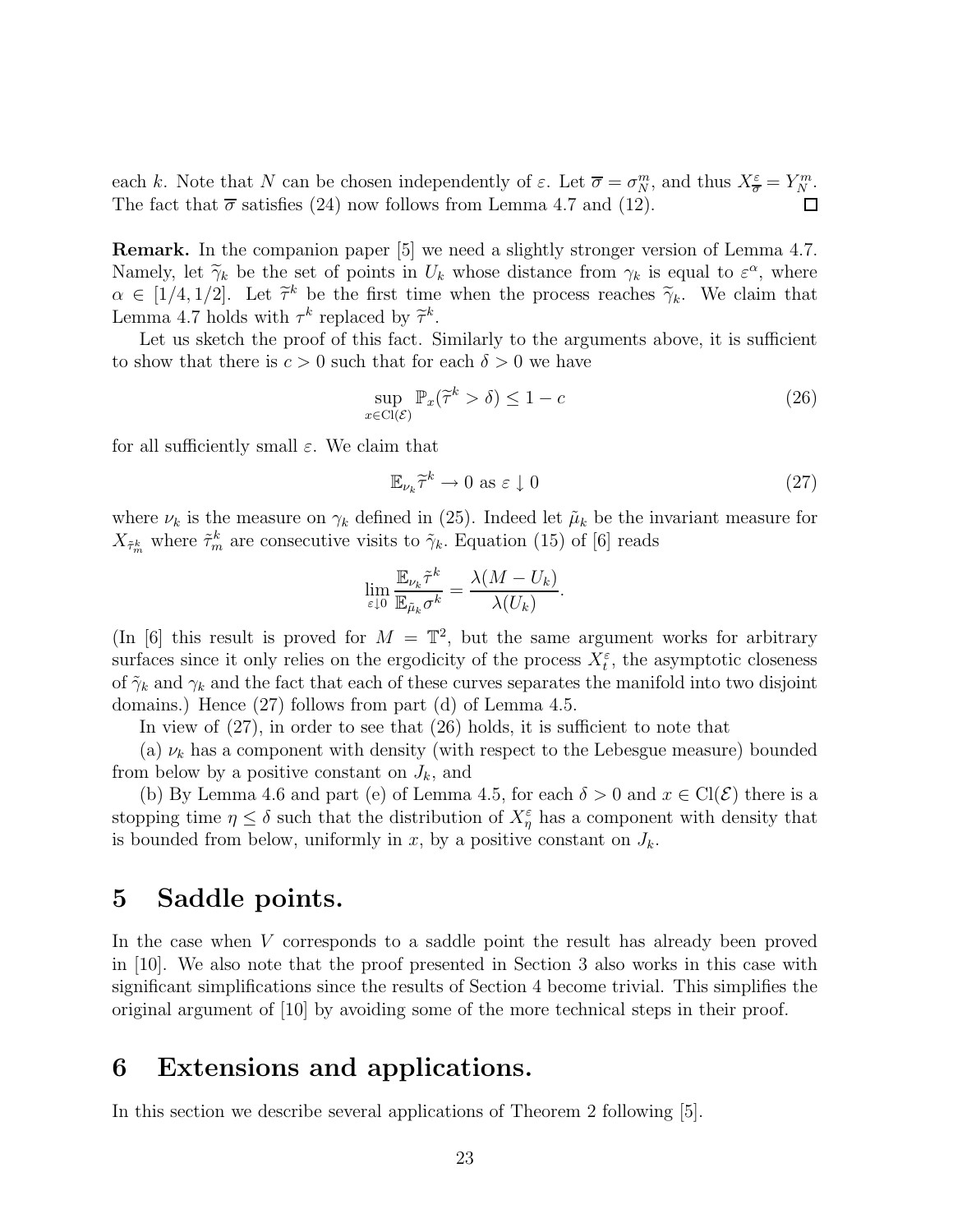First, we note that the assumption that  $L<sub>D</sub>$  is self-adjoint can be removed. Namely, if we do not assume self-adjointness, then  $L<sub>D</sub>$  can be written in the following form in local coordinates  $(x, y)$  on  $U_k$  such that  $\boldsymbol{\omega} = dxdy$ :

$$
L_D(f) = L_{\beta}(f) + \frac{1}{2} \text{div}(\alpha \nabla f).
$$

In this case (4) has to be modified as follows.

$$
b_k(h_k) = \frac{1}{2} \left( \int_{\gamma_k(h_k)} \frac{1}{|\nabla H|} dl \right)^{-1} \int_{\gamma_k(h_k)} \frac{2\langle \beta + u, \nabla H \rangle + \alpha \cdot H''}{|\nabla H|} dl, \tag{28}
$$

while  $(3)$  and  $(5)$  remain unchanged.

**Theorem 3.** Theorem 2 remains valid in the dissipative case provided that (4) is replaced  $by (28).$ 

Proof. The derivation of Theorem 3 from Theorem 2 was done in [5] for the case of the torus, but the proof relied only on the facts that the result was known in the conservative case ( $\beta = 0$ ) and that G had only one accessible vertex. As was explained in Section 2, the general graphs can be reduced to the star-shaped ones, so we can derive Theorem 3 from Theorem 2 following the argument of [5]. □

Next we consider the random processes  $X_t^{\varkappa,\varepsilon}$  with the generator

$$
\frac{1}{\varepsilon}L_v(f) + L_\beta(f) + \frac{\varkappa}{2}div(\alpha \nabla f)
$$

where  $\varkappa$  is a small parameter. We assume that the initial distribution of the process does not depend on  $\varepsilon$  and  $\varkappa$ . Let  $Y_t^*$  denote the limiting process on  $\mathbb G$  (in the limit  $\varepsilon \downarrow 0$ ). We claim that  $Y_t^*$  has a limit as  $\varkappa \downarrow 0$ . To describe this limit, define for each edge  $I_k$ containing an accessible vertex  $V$ ,

$$
\overline{\psi}_{V,k} = \int_{\gamma_k} \frac{\langle \beta, \nabla H \rangle}{|\nabla H|} dl
$$

and

$$
\psi_k(h_k) = \left(\int_{\gamma_k(h_k)} \frac{1}{|\nabla H|} dl\right)^{-1} \int_{\gamma_k(h_k)} \frac{\langle \beta, \nabla H \rangle}{|\nabla H|} dl.
$$

We assume that  $\overline{\psi}_{V,k} \neq 0$  for each accessible vertex and each k.

Given an edge  $I_k$  and a vertex V on this edge, let  $s(V, k) = 1$  if  $\overline{\psi}_{V, k} > 0$  and  $h_k > 0$ on  $I_k$ , and let  $s(V, k) = 0$  otherwise. Denote  $q(V, k) = s(V, k)|\psi_{V,k}|$ .

Let  $Y_t$  be the strong Markov process on  $\mathbb{G}$  such that:

(a) Inside an edge  $I_k$  the process moves deterministically according to the equation

$$
\dot{Y}_t = \psi_k(Y_t).
$$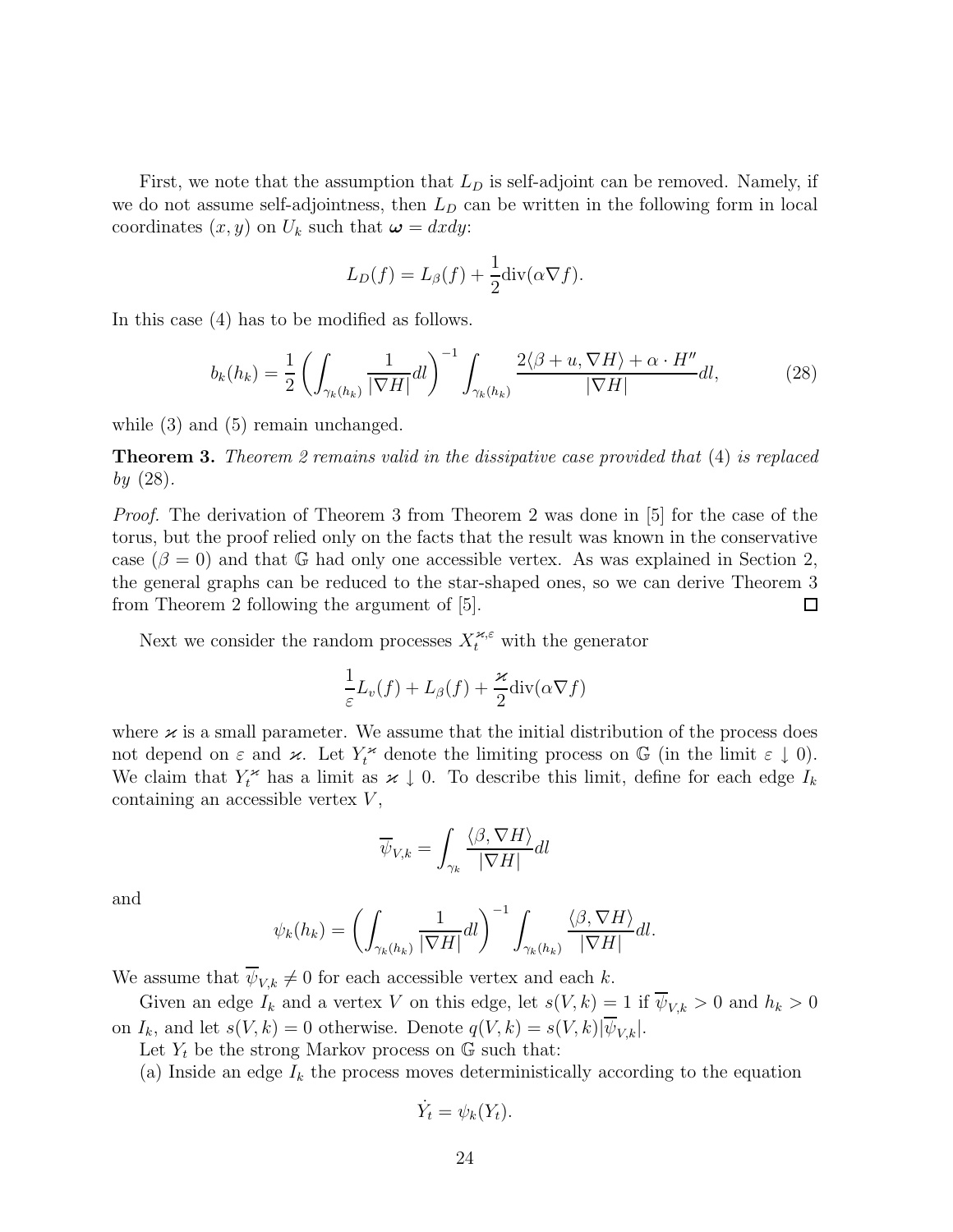(b) If  $Y_t$  reaches a vertex V and  $s(V, k) = 0$  for all the edges containing V, then  $Y_t$ stays at V indefinitely.

(c) If there exists edges such that  $s(V, k) = 1$ , then  $Y_t$  leaves V instantaneously if V corresponds to a saddle. If V corresponds to a transitivity component  $\mathcal{E}_i$ , then  $Y_t$  stays at V for a time  $\eta$  which has exponential distribution with parameter

$$
\frac{\sum_{k} q(V,k)}{\lambda(\mathcal{E}_i)},
$$

where the sum is over the edges containing V.

(d) When  $Y_t$  leaves V, it chooses one of the edges  $I_{\overline{k}}$ , where  $s(V,\overline{k}) = 1$ , with probability

$$
\frac{q(V,k)}{\sum_{k} q(V,k)}
$$

independently of  $\eta$ .

**Theorem 4.** The measure on  $C([0,\infty),\mathbb{G})$  induced by the process  $Y_t^{\infty}$  converges weakly to the measure induced by the process  $Y_t$  with the initial distribution  $h(X_0)$ .

Proof. Arguing as in Section 2, we can reduce the statement to the case where G has one only vertex in which case the result was proved in [5].  $\Box$ 

Theorem 4 says that if we perturb an incompressible vector field  $v$  on M by a small dissipative vector field  $\varepsilon\beta$ , then (after a viscosity type regularization), the system exhibits intermittent behavior. Namely, the limiting motion is deterministic on a finite or infinite number of time segments separated by random delays. Moreover, the consecutive deterministic segments are chosen at random. In the case of M being the torus considered in [5], the graph G is a tree, and hence the process  $Y_t$  visits each point at most once, and converges to a random limit as  $t \to \infty$ . In contrast, if G has loops, then  $Y_t$  may visit some parts of the graph infinitely many times allowing for an infinite sequence of transitions between the intervals with deterministic and random behavior.

**Acknowledgements**: We are grateful to Mark Freidlin for introducing us to this problem and to both Mark Freidlin and Andrej Zlatos for insightful discussions. While working on this article, both authors were supported by the NSF grant DMS-0854982.

## **References**

- [1] Arnold V. I. Topological and ergodic properties of closed 1-forms with incommensurable periods, Funct. Anal. Appl. **25** (1991), no. 2, 81–90.
- [2] Berestycki H., Hamel F., Nadirashvili N., Elliptic eigenvalue problems with large drift and applications to nonlinear propagation phenomena, Comm. Math. Physics **253** (2005) 451-480.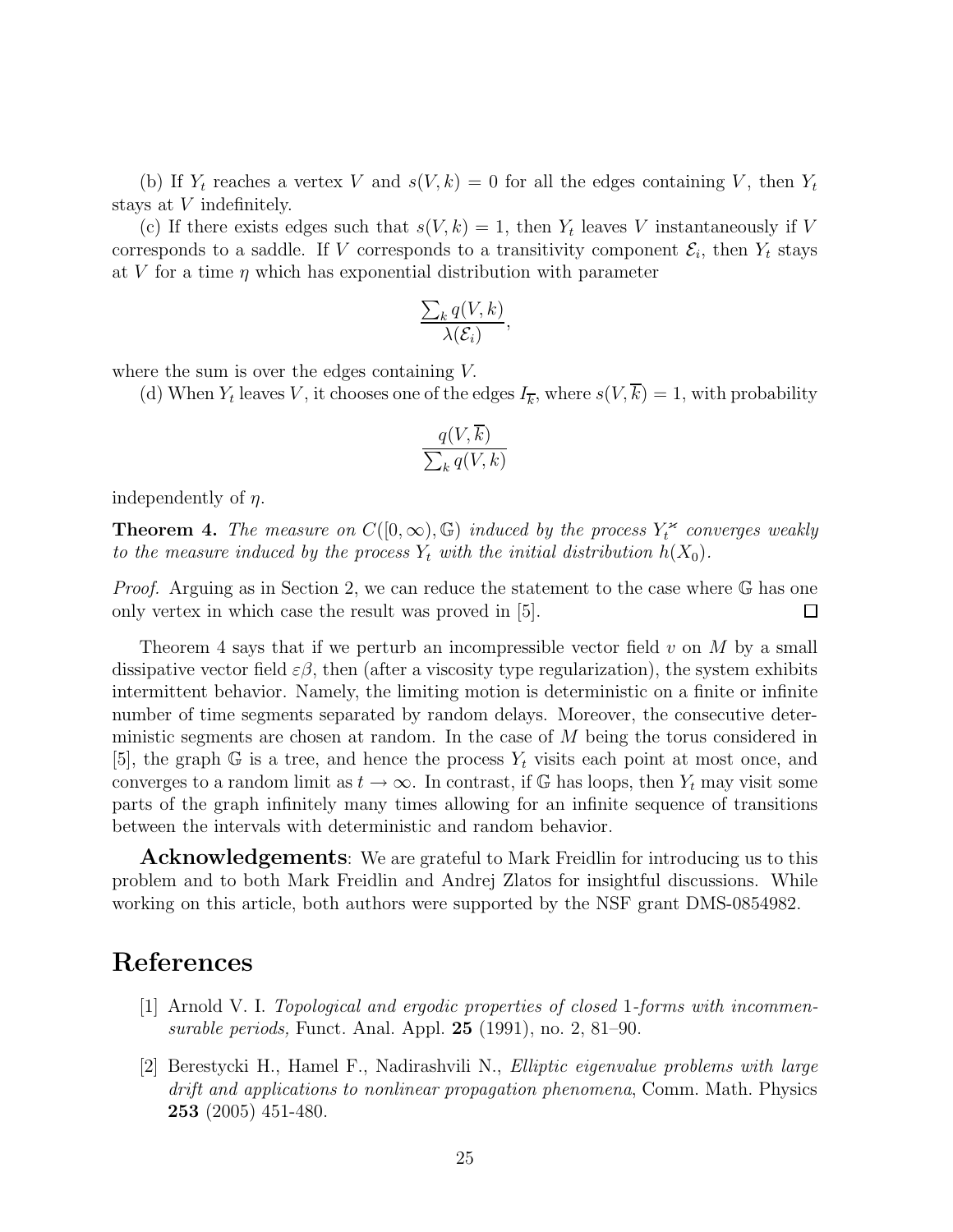- [3] Constantin P., Kisilev A., Ryzhik L., Zlatos A., Diffusion and mixing in fluid flow, Annals of Math. **168** (2008), 643-674.
- [4] Cornfeld I. P., Fomin S. V., Sinai Ya. G. Ergodic theory, Grundlehren der Mathematischen Wissenschaften **245** (1982) Springer, New York, 1982.
- [5] Dolgopyat D., Freidlin M., Koralov L. Deterministic and stochastic perturbations of area preserving flows on a two-dimensional torus, to appear in Erg. Th. Dyn. Sys.
- [6] Dolgopyat D., Koralov L. Averaging of Hamiltonian Flows with an Ergodic Component, Ann. Prob. **36** (2008) 1999-2049.
- [7] Franke B., Integral inequalities for the fundamental solutions of diffusions on manifolds with divergence free drift, Mathematiche Zeitschrift **246** (2004) 373-403.
- [8] Freidlin M. I. Markov Processes and Differential Equations: Asymptotic Problems Lectures in Mathematics, ETH Zurich. Birkhauser, Basel, 1996.
- [9] Freidlin M. I., Wentzell A. D. Diffusion Processes on Graphs and the Averaging Principle Ann. Prob. **21** 2215–2245, 1993.
- [10] Freidlin M. I., Wentzell A. D. Random Perturbations of Hamiltonian Systems, Memoirs of the American Math. Society. **109** (523), May 1994
- [11] Khanin K. M., Sinai Ya. G. Mixing of some classes of special flows over rotations of the circle, Funct. Anal. Appl. **26** (1992), no. 3, 155–169.
- [12] Hasminskii R. Z. On the principle of averaging the Ito's stochastic differential equations. (Russian) Kybernetika (Prague) **4** (1968) 260–279.
- [13] Katok A., Hasselblatt B. Introduction to the modern theory of dynamical systems, Encyclopedia of Math.& Appl. **54** (1995) Cambridge Univ. Press, Cambridge.
- [14] Koralov L. Random Perturbations of 2-dimensional Hamiltonian Flows, Probab. Theory and Related Fields. **129**, (2004), 37-62.
- [15] Miranda C. Partial differential equations of elliptic type, 1st ed. (1955) Springer-Verlag, New York-Berlin.
- [16] Nikolaev I., Zhuzhoma E. Flows on 2-dimensional manifolds. An overview, Lect. Notes Math. **1705** (1999) Springer-Verlag, Berlin.
- [17] Novikov S. P. The semiclassical electron in a magnetic field and lattice. Some problems of low-dimensional "periodic" topology, GAFA **5** (1995) 434–444.
- [18] Sowers R., Random Perturbations of Two-Dimensional Pseudoperiodic Flows, Illinois J. Math. **50** (2006) 853–959.